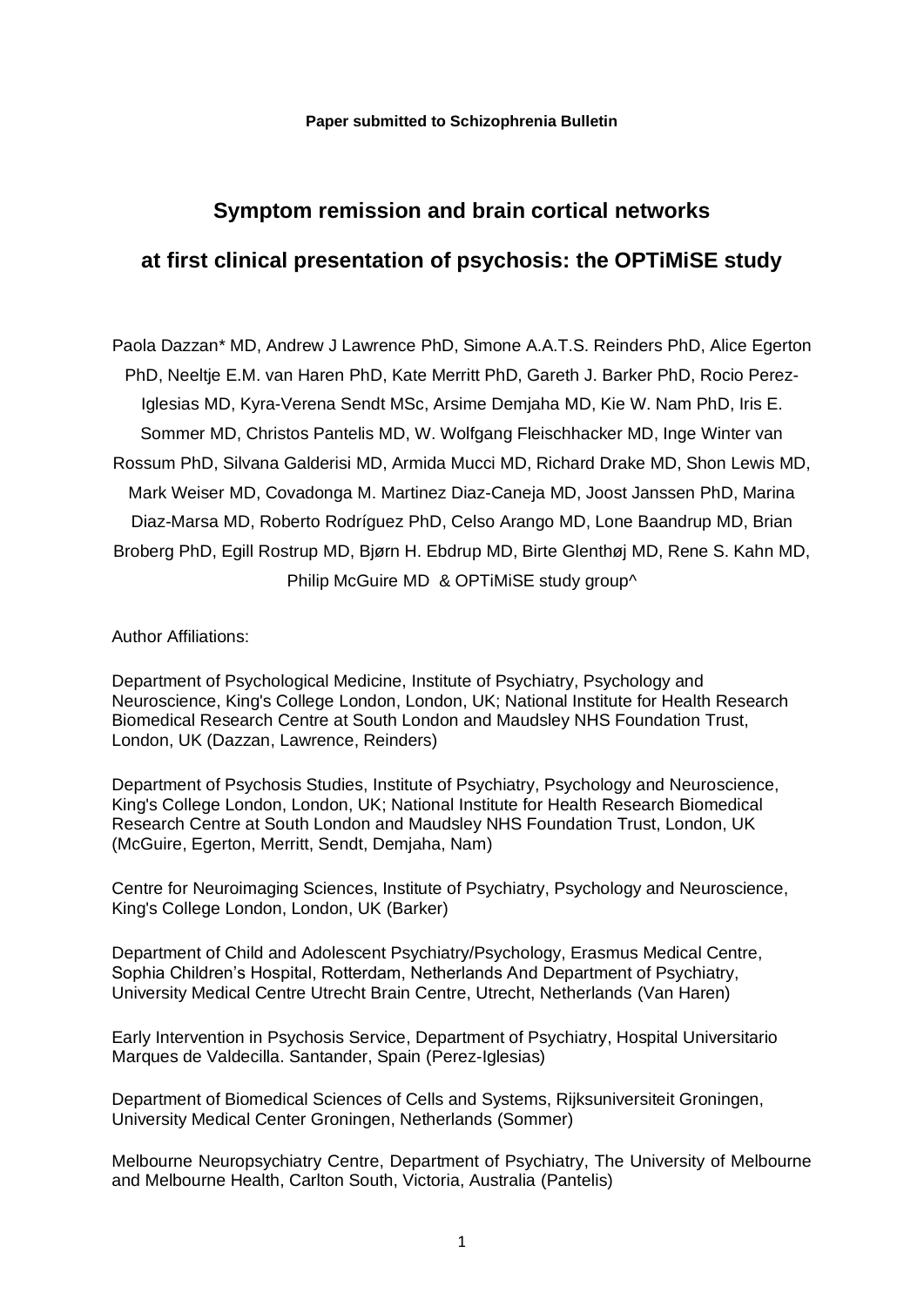Medical University of Innsbruck, Department of Psychiatry, Psychotherapy and Psychosomatics, Division of Psychiatry I, Innsbruck, Austria (Fleischhacker)

Department of Psychiatry, University Medical Center Utrecht Brain Center, Utrecht University, Utrecht, Netherlands (Winter van Rossum, Kahn)

Department of Psychiatry, Icahn School of Medicine at Mount Sinai, New York, NY, USA (Kahn)

Department of Psychiatry, University of Campania *Luigi Vanvitelli*, Naples, Italy (Galderisi, Mucci)

Division of Psychology and Mental Health, School of Health Sciences, University of Manchester, Manchester, UK; Greater Manchester Mental Health Foundation Trust, Manchester, UK; Manchester Academic Health Sciences Centre, Manchester, UK (Drake, Lewis)

Department of Psychiatry, Sheba Medical Center, Tel Aviv, Israel; Sackler Faculty of Medicine, Tel Aviv University, Tel Aviv, Israel (Weiser)

Department of Child and Adolescent Psychiatry, Institute of Psychiatry and Mental Health, Hospital General Universitario Gregorio Marañon, IiSGM, CIBERSAM, School of Medicine, Universidad Complutense Madrid, Spain (Martinez Diaz-Caneja, Janssen, Arango)

Department of Psychiatry, Instituto de Investigación Sanitaria Hospital 12 de Octubre (imas12); CIBERSAM; Universidad Complutense Madrid, Spain (Rodriguez-Jimenez)

Department of Psychiatry, Instituto de Investigación Sanitaria Hospital Clínico San Carlos; CIBERSAM; Universidad Complutense Madrid, Spain (Diaz-Marsá)

Center for Neuropsychiatric Schizophrenia Research, CNSR, and Center for Clinical Intervention and Neuropsychiatric Schizophrenia Research, CINS, Mental Health Centre Glostrup, University of Copenhagen, Denmark; Department of Clinical Medicine, Faculty of Health and Medical Sciences, University of Copenhagen, Copenhagen, Denmark (Baandrup, Broberg, Rostrup, Ebdrup, Glenthøj)

**^**The OPTiMiSE study group is presented in the Group Authors Details Document.

**\*Correspondence: Professor Paola Dazzan, Department of Psychological Medicine; Institute of Psychiatry, Psychology and Neuroscience, De Crespigny Park, London SE5 8AF; Tel +44 (0)207 848 0700; email: [paola.dazzan@kcl.ac.uk](mailto:paola.dazzan@kcl.ac.uk)**

**Abstract word count: 249**

**Total word count: 3873**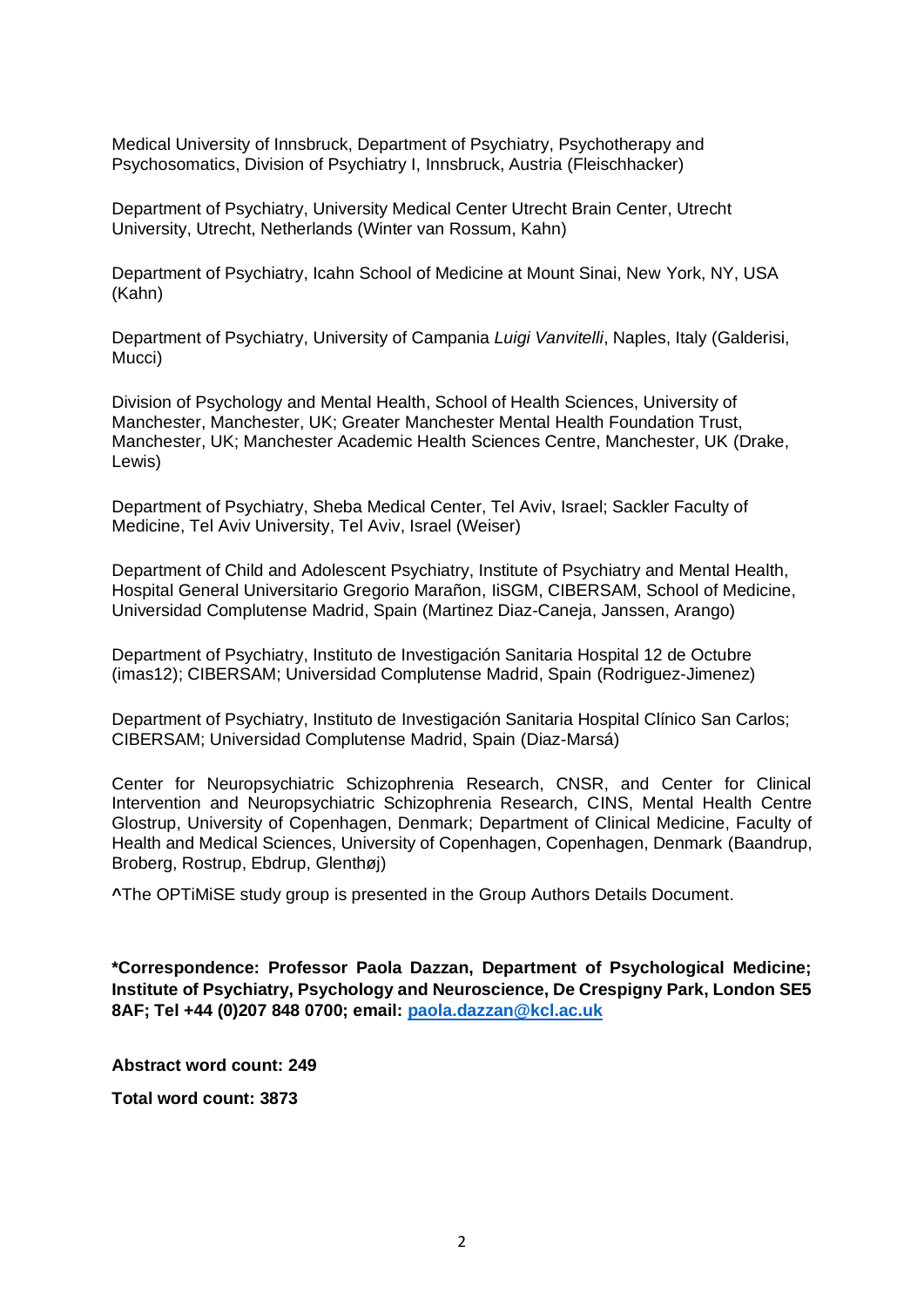#### **Abstract**

Individuals with psychoses have brain alterations, particularly in frontal and temporal cortices, that may be particularly prominent, already at illness onset, in those more likely to have poorer symptom remission following treatment with the first antipsychotic. The identification of strong neuroanatomical markers of symptom remission could thus facilitate stratification and individualised treatment of patients with schizophrenia.

We used Magnetic Resonance Imaging (MRI) at baseline to examine brain regional and network correlates of subsequent symptomatic remission in 167 medication-naïve or minimally treated patients with first episode schizophrenia, schizophreniform disorder, or schizoaffective disorder entering a three phase trial, at seven sites. Patients in remission at the end of each phase were randomized to treatment as usual, with or without an adjunctive psycho-social intervention for medication adherence. Final follow-up visit was at 74 weeks.

108 patients (70%) were in remission at Week-4, 85 (55%) at Week-22, and 97 (63%) at Week-74. We found no baseline regional differences in volumes, cortical thickness, surface area or local gyrification between patients who did or did not achieved remission at any timepoint. However, patients not in remission at Week-74, at baseline showed reduced structural connectivity across frontal, anterior cingulate and insular cortices. A similar pattern was evident in patients not in remission at Week-4 and Week-22, although not significantly.

Lack of symptom remission in first episode psychosis is not associated with regional brain alterations at illness onset. Instead, when the illness becomes a stable entity, its association with altered organisation of cortical gyrification becomes more defined.

**Keywords:** Schizophrenia, MRI, gyrification, trial, first episode, cortical thickness, **OPTIMISE**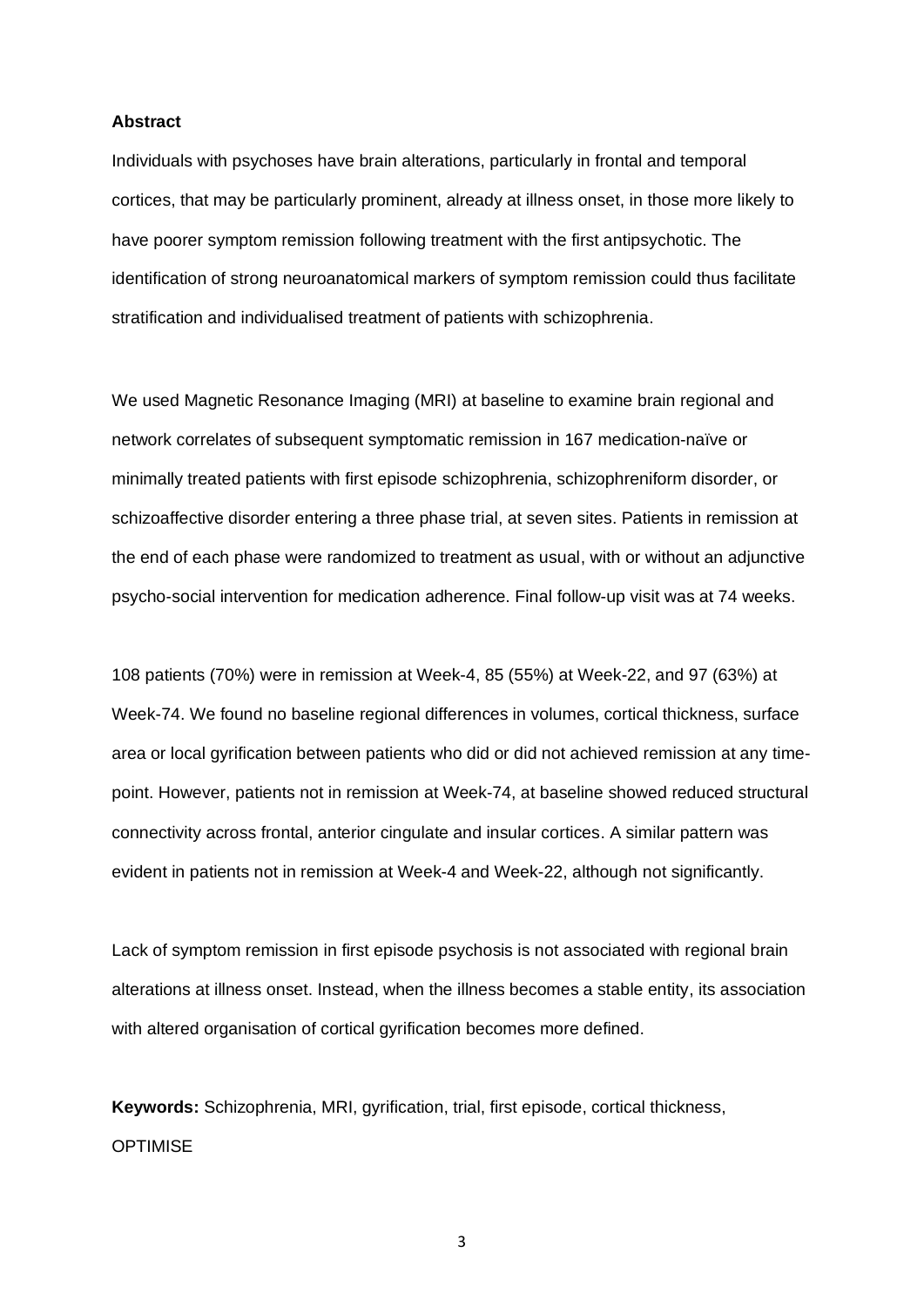## **Introduction**

The response to treatment in schizophrenia is heterogeneous. Although most patients achieve symptom remission with antipsychotic medication, around 30% do not respond to treatment. At present, there are no validated biomarkers that can be used to predict symptom remission, so the therapeutic response has to be determined empirically through clinical evaluation of a course of antipsychotic treatment. Although many first episode patients show symptomatic improvement after the first 2-4 weeks of treatment, others only improve after 10 weeks of treatment, and some of those who initially appeared to be in remission may later become symptomatic again<sup>1</sup>. This variability in the time to antipsychotic response, and the instability of remission status in the early phase of treatment has complicated the identification of its neurobiological correlates. These issues can be addressed by investigating the predictors of remission at multiple time points following the initiation of treatment.

At present, the relationship between brain morphometry at psychosis onset and remission following subsequent treatment is unclear. Previous studies have assessed remission mostly beyond the first year of illness and at varying illness stages. Moreover, they have used different criteria to define remission, have involved different durations of treatment, and have evaluated relatively modest sample sizes<sup>2</sup>. Collectively, these studies suggest that the predictors of later poorer outcomes include alterations in prefrontal and temporal volume, thickness and gyrification, and alterations in the networks that connect these regions with subcortical structures<sup>3-5</sup>.

Only a handful of studies have investigated the brain structural correlates of symptom remission in the first six months of illness (for a review see $2$ ). Our previous work suggests that in first episode patients, cortical folding defects in frontotemporal regions and insula, altered integrity of white matter tracts connecting these regions, and a reconfiguration of gyrification networks are associated with later non-remission after 12 weeks of treatment<sup>6, 7</sup>.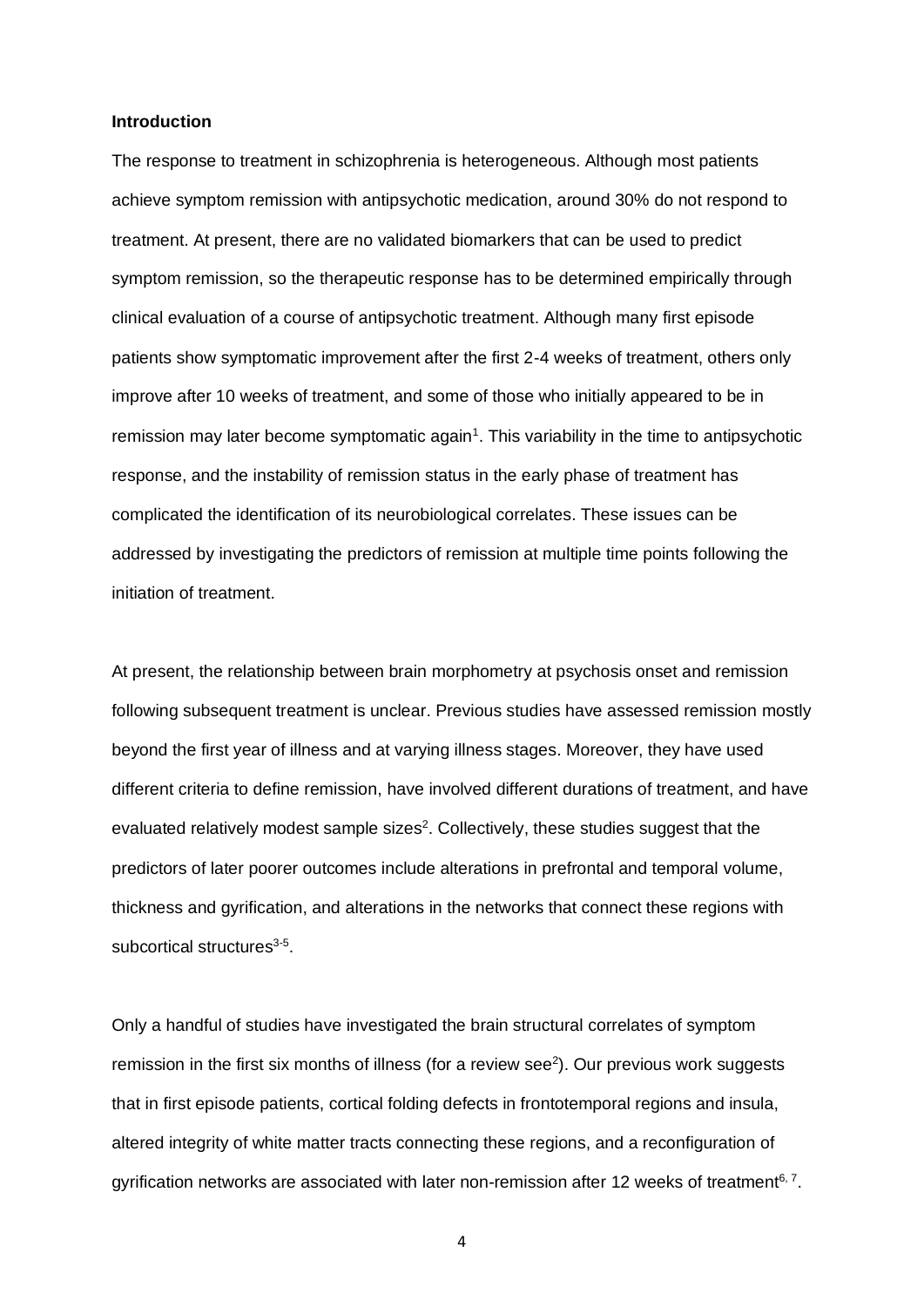Other studies have found network differences in relation to subsequent treatment response at 24 weeks, but no regional differences<sup>8</sup>. The presence of network alterations in the absence of localized differences may reflect distributed changes that vary in location across subjects, and that may not be detected by voxel-based methods of analyses, hence the need for evaulations that go beyond morphometric measures.

In the present study we used Magnetic Resonance Imaging (MRI) to examine a large sample of medication-naïve or minimally-treated patients with first episode schizophrenia, schizophreniform or schizoaffective disorder who participated in a clinical trial of standardised antipsychotic treatments. We then evaluated the relationship between their baseline brain morphometric and network features and remission at the end of each treatment phase (4, 22 and 74 weeks). We tested the hypothesis that alterations in regional morphometry (reduced cortical thickness, surface area, and gyrification of frontal and temporal areas) and in network organisation would be associated with non-remission. We also explored whether a support vector machine analysis of the network data at baseline could be used to predict remission status.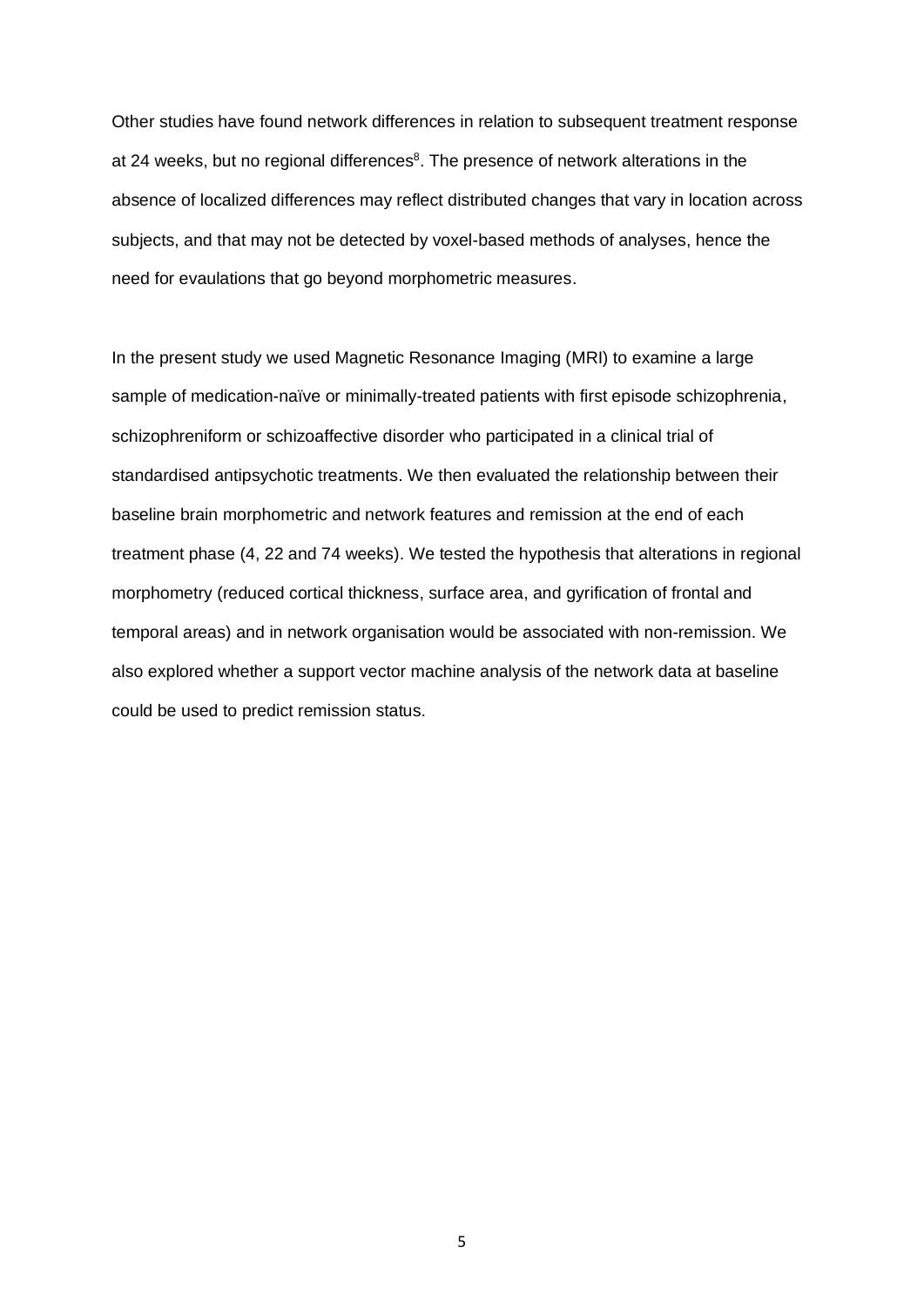# **Methods & Materials**

#### **Study Design and Participants**

Patients with a first episode of schizophrenia, schizoaffective or schizophreniform disorder were included from the OPTiMiSE study, a multi-centre trial of antipsychotic medication<sup>1</sup> [\(www.optimisetrial.eu;](http://www.optimisetrial.eu/) EudraCT Number: 2010-020185-19; clinicaltrials.gov identifier: NCT01248195). Full details of the protocol and the primary clinical results have been published previously<sup>1</sup> (see Appendix in Supplementary Material for trial diagram). Seven of the trial sites, which comprised psychiatric inpatient and outpatient facilities, participated in the present MRI sub-study (Copenhagen, London, Madrid, Naples, Prague, Tel Aviv, Utrecht).

Participants were 18 year and older and met DSM-IV criteria for first episode schizophrenia, schizophreniform disorder or schizoaffective disorder confirmed by the Mini International Neuropsychiatric Interview plus. Exclusion criteria were: onset of psychotic symptoms >2 years prior to recruitment; supra-threshold antipsychotic medication use (>2 weeks in the preceding year, or >6 weeks lifetime); known intolerance to study drugs; meeting contraindications for study drugs; coercively treated or under legal custody; pregnant or breastfeeding and meeting MRI contraindications. All study sites had local ethical and regulatory approval. Written informed consent was required for all participants.

We also included a reference sample of 113 healthy controls (see Table S3) with no history of psychiatric illness or MRI contraindications (mean age: 25.1, sd: 5.25; 37.2% female) for interpretation of results in the patient group.

# **Assessment, Treatment, and Treatment Response**

At baseline, after screening, participants were assessed using the Positive and Negative Syndrome Scale for Schizophrenia (PANSS) and underwent MRI scanning. They then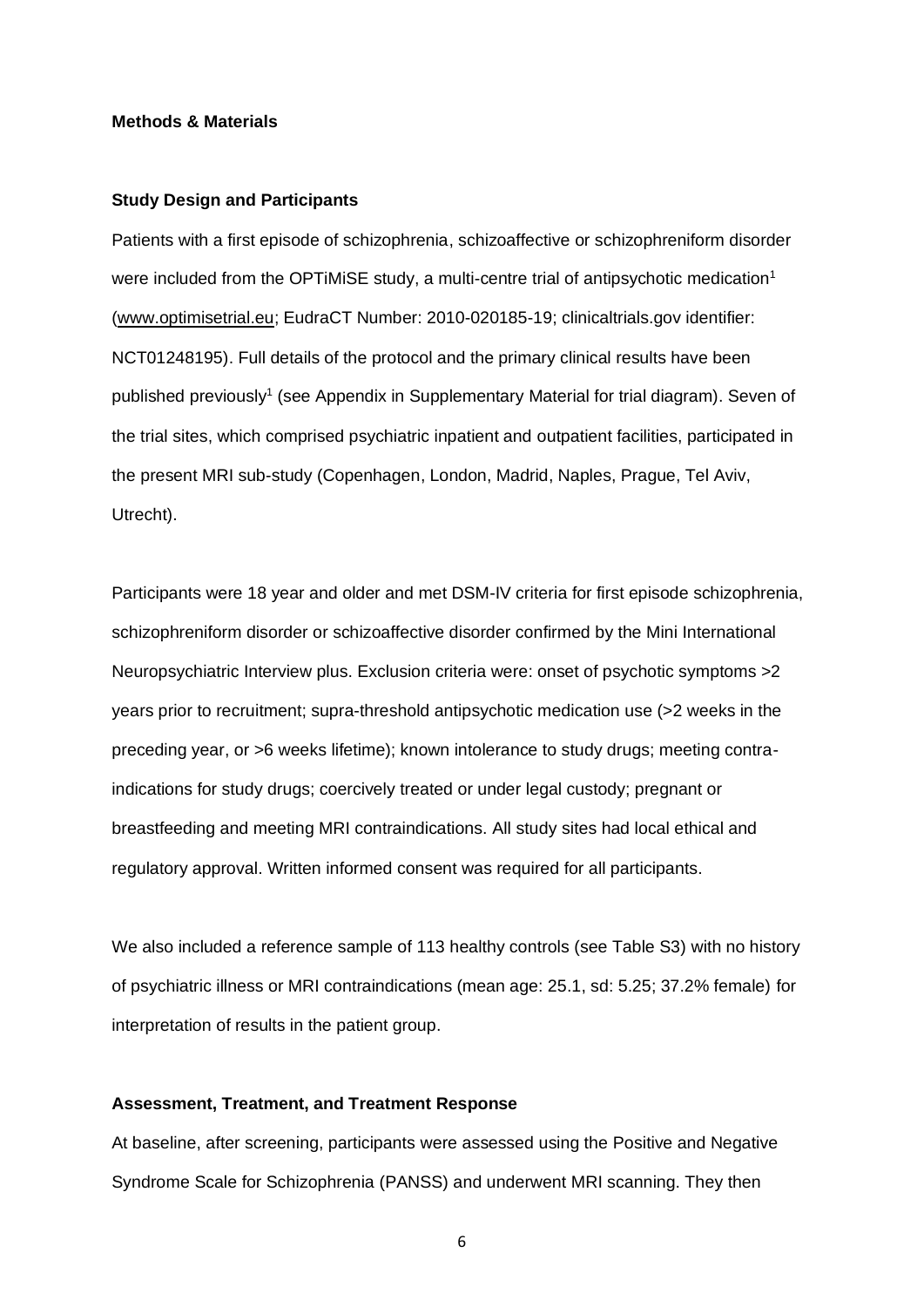entered the first of up to three treatment phases. All participants started treatment with amisulpride (200–800 mg/day orally; phase I). After 4 weeks, the PANSS was administered again and used to determine whether patients were in remission. Symptom remission was defined using the modified symptom component of the Remission in Schizophrenia Working Group<sup>9</sup>, which requires that PANSS symptom severity scores for 8 criterion items are  $\leq 3$ . Patients who were not in remission at this stage were randomly assigned 1:1 to double-blind flexible dose treatment with either olanzapine (5−20 mg/day orally) or amisulpride (200−800 mg/day orally) for 6 weeks (Phase II). Patients who were not in remission at the end of Phase II continued into 12-week open-label treatment with oral clozapine (100−900 mg/day (Phase III). At the end of phases I, II and III patients who were in remission were randomized to continuing treatment, with or without an adjunctive psycho-social intervention designed to increase adherence to medication. The latter comprised web-based psychoeducation, motivational interviewing and mobile phone adherence management. Patients who had dropped out during any phase of the trial or who were not in remission at the end of Phase III were also randomized within this study component. Patients were assessed using the PANSS related to the previos week at weeks 1, 2, 4, 6, 8, and 10–22, across all trial treatment arms. For all patients who started Phase I, a follow-up visit to assess symptom severity and current clinical diagnosis was scheduled at 74 weeks post baseline, timed to be 1 year after the end of Phase III study medication.

For the purpose of the present MRI study, we considered whether patients were Remitted or Non-Remitted according to remission criteria evaluated at three time points: 1) at the end of first treatment (*Week-4 Remission*, determined using PANSS at 4-weeks as end of phase I); 2) at end of the pharmacological protocol (*Week-22 Remission*, determined at week 22 as end of Phase III, or with the closest last available PANSS, either from the main study or the psychosocial intervention arm); and 3) at the final follow up visit (*Week-74 Remission*, determined at week 74, or with the closest last available PANSS score, either from the main study or the psychosocial intervention arm).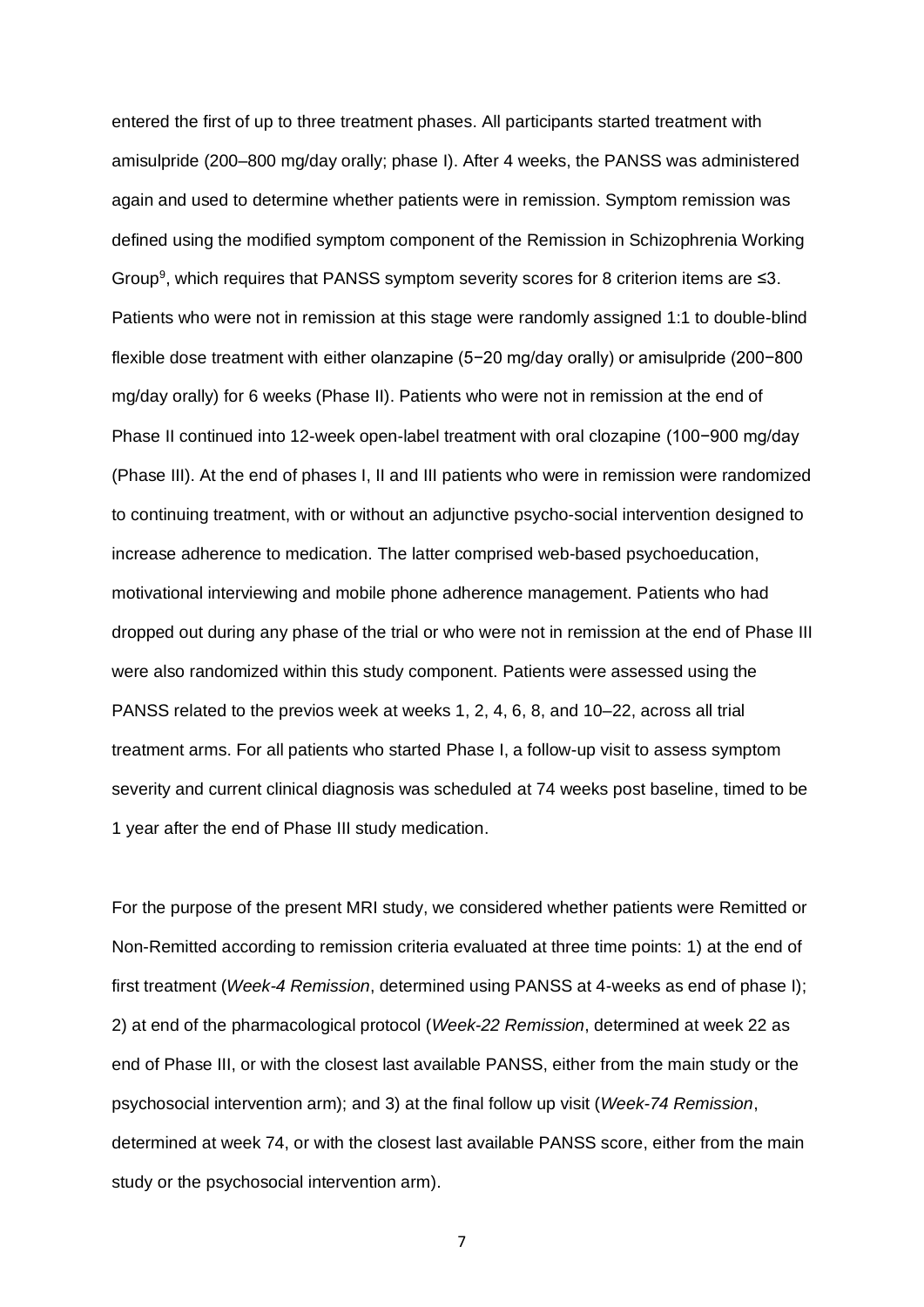# **Image Acquisition and processing**

Details of the data acquisition protocol and image pre-processing for each site can be found in the Supplementary Material, eTable 1 and eTable 2. All images were screened for radiological abnormalities, and individuals with clinically significant findings (such as brain neoplasms) were excluded from further analysis (n=5 patients). After quality control, we employed Freesurfer version 6.0 [\(http://surfer.nmr.mgh.harvard.edu/\)](http://surfer.nmr.mgh.harvard.edu/) for cortical and subcortical reconstruction, parcellation and estimation of regional morphometric measures.

# **Gyrification Covariance Networks**

Network analysis can provide insight into structural connectivity at multiple levels, from pairwise connections between regions, up to the organisational properties of the whole network. Here, gyrification-based structural covariance networks were constructed for each treatment outcome group (remission and non-remission, at each time point) and for controls using the mean local gyrification index (LGI)<sup>10</sup> values of the 62 cortical regions of the Desikan-Killianny-Tourville (DKT) atlas (after adjustment for covariates; eTable S5). We selected this atlas as it uses robust sulcal landmarks and well reproduces manual labelling in a large sample<sup>11</sup>. Within each group pairwise Pearson's correlation coefficients between atlas regions (n=62 regions; 1,891 pairs) were calculated to construct a network of 1,891 connections. To efficiently combat the inherent multiple comparisons correction problem, we employed network-based statistic (NBS<sup>12</sup>) to identify affected network components (subnetworks of linked connections) which share the same supra-thresholded group effect. This approach is analogous to the common use of clusters in fMRI and VBM analysis, but clusters are defined from network connectivity rather than from spatial connectivity.

The broader impact on the organisation of the brain network was investigated using graphtheoretical measures in fixed connection-density, binarized networks. Such analysis of fixed density (also termed fixed wiring-cost) networks is appropriate for densely connected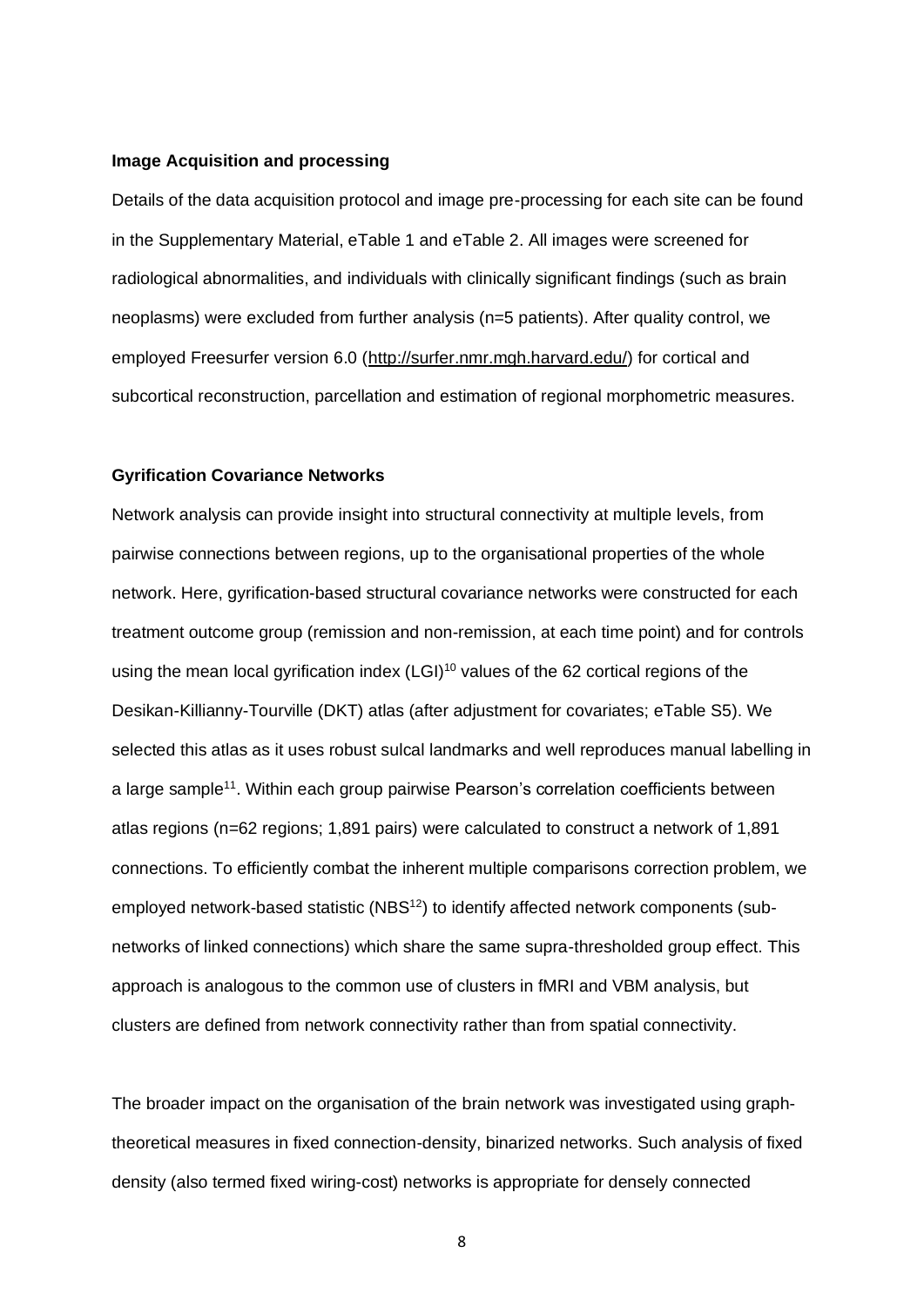networks (like those obtained from structural covariance) as it ensures that measures reflect the arrangement of connections in the network rather than simply the number or magnitude of the connections. A range of densities from 0.05 to 0.50 were assessed in steps of 0.05 and an overall estimate obtained by computing the area under the density curve (AUC). Global and local efficiency were analysed to assess group differences in the suitability of the LGI network for efficient overall communication (global) and robust/specialised regional communication (local). Further to this, node-wise eigenvector centrality was calculated as a measure of the relative importance/influence of individual nodes in the LGI network.

## **Statistical methods**

Statistical analysis was conducted in R version 3.5.1 [\(https://www.R-project.org/\)](https://www.r-project.org/) with Freesurfer mri\_glmfit software for spatial cluster-based statistics on the cortical surface.

Analyses were adjusted for the following covariates: age, gender, and estimated total intracranial volume (linear effects), scanning site (modelled as a fixed effect). For the multivariate prediction models, and structural covariance networks analyses, residualisation for the effects of covariates was performed prior to analysis.

We conducted conventional mass-univariate testing to localise between-group differences in structural measures. For gyrification networks, significantly affected network components were determined using the Network-Based Statistic  $(NBS)^{12}$ . Details of both univariate testing and gyrification network analyses are presented in the Supplementary Material.

In an additional analysis we also estimated prediction models for the regional Freesurfer data with linear-kernel Support Vector Machines to explore if these measures could be used to provide accurate individual predictions (see Supplementary Material for details).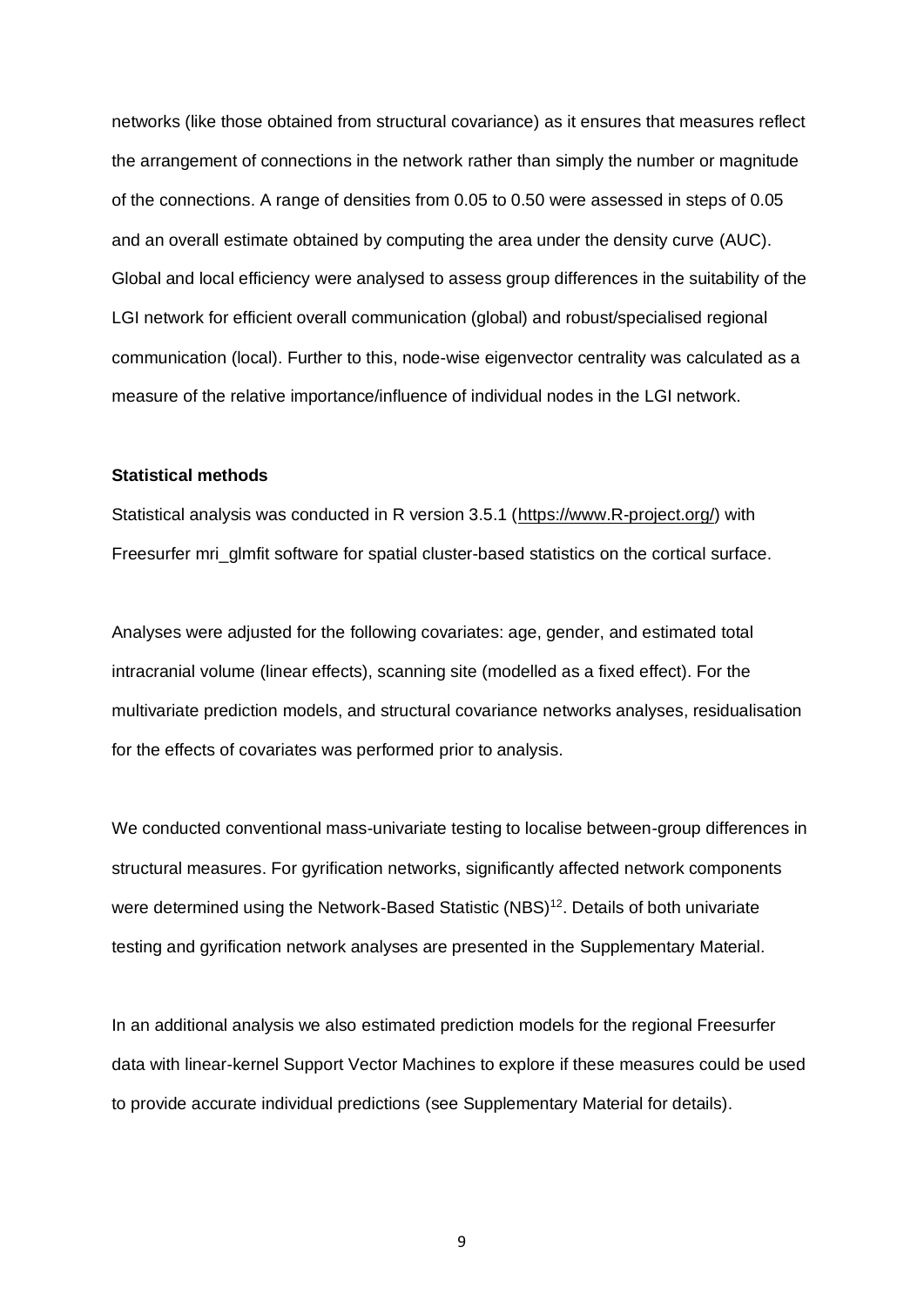#### **Results**

Of the 371 participants from the OPTiMiSE study who completed phase I, 167 underwent MRI scanning and 154 (mean age: 25.3, sd: 6.10; 34.4% female) of these were included in the analyses (after exclusions as detailed above), 64 (42%) of whom were drug-naïve. Patients who had an MRI had lower total PANSS scores at baseline (70.3 vs. 82.5, p<0.001) than patients who did not undergo scanning, but were otherwise similar (eTable 4).

Figure 1 shows a flow diagram of patient remission status at each time-point, and represents the proportion of patients that changed status over the three timepoints of assessments. By Week-4, 108 (70%) of the 154 patients met Remission criteria. At Week-22, 85 (55%) patients were in remission, and at Week-74, 97 (63%) patients were in remission. The last available PANSS observation data were used for 42 patients at Week 22 (with 29 Remitted at last observation) and for 62 patients at Week 74 (with 33 remitted at last observation). Table 1 displays the main demographic and clinical details for each sub-set, with additional clinical details shown in eTable 6. eTable 3 presents demographic and clinical charateristics across scanning sites.

# [TABLE 1]

# [FIGURE 1]

#### **MRI Correlates of Remission**

# **Freesurfer Analysis**

There were no statistically significant differences between patients not in remission and those in remission at Week-4, Week-22 and at Week-74, for either cortical thickness, surface area, subcortical volume or LGI (all p>0.05, adjusted).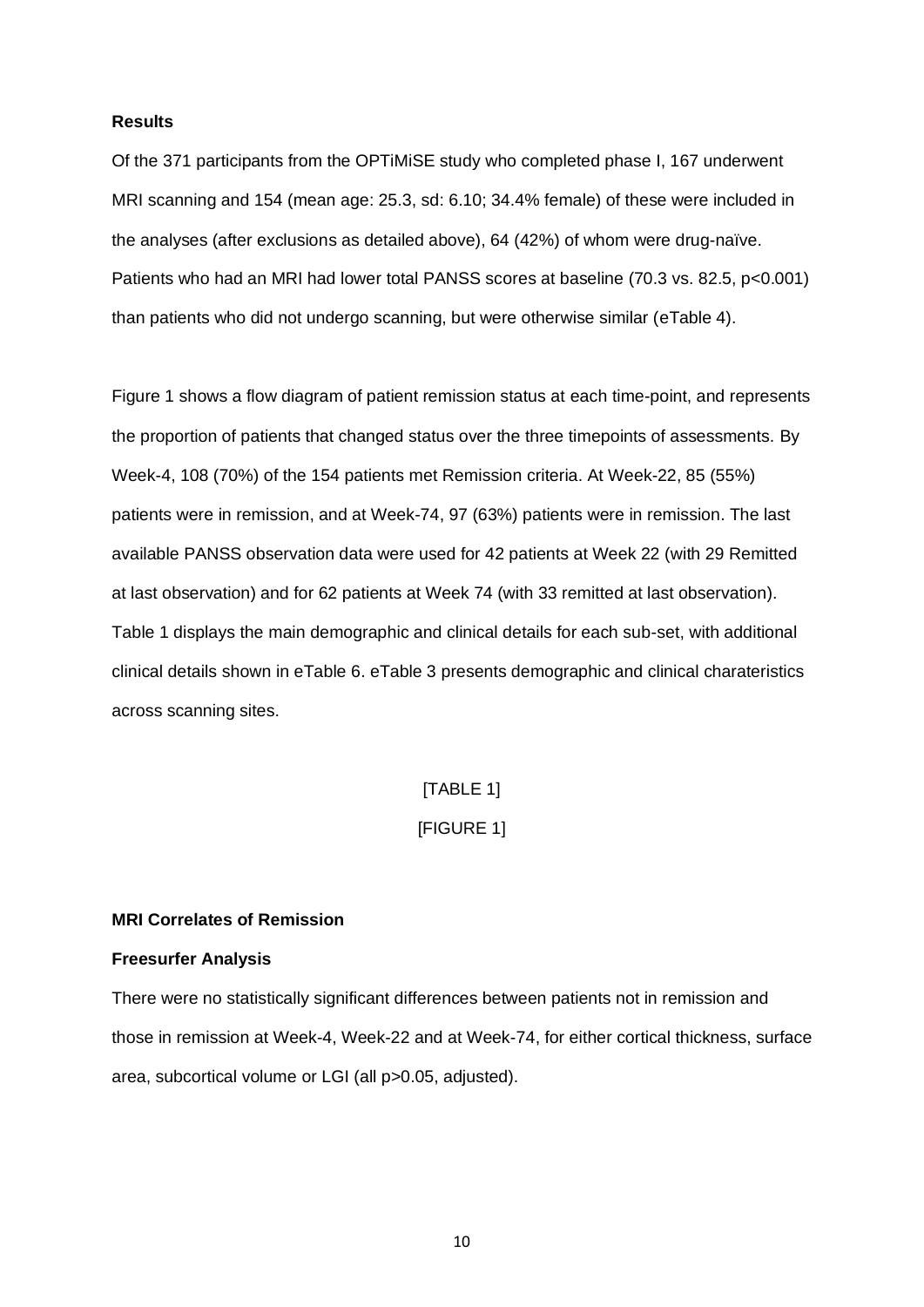#### **Gyrification Networks**

Structural connectivity was markedly reduced in the patients Non-Remitted at Week-74 compared to the Remitted, across a distributed network. The edgewise analysis identified 12 connections which were each significant at p<0.05, FDR corrected. The NBS analysis put this in a wider context, identifying a single altered network component comprising 29 connections (permutation p=0.049, Table 2, Figures 3A, 3B). This network was centred on the left frontal cortex, anterior cingulate, and insular cortex. To probe the origins of these differences, we extracted the same 29 connections from the earlier Week-4 and Week-22 groupings and found that average structural connectivity of these connections was also reduced in the Non-Remitted relative to Remitted patients at both earlier time points, although the differences were not statistically significant (Figures 3C, 3D).

The analysis of fixed density network measures suggested that these effects were not strongly topological, as global and local efficiency measures were not significantly different between Remitted and Non-Remitted patients, even at Week-74 (Table 3). Similarly, there was no evidence of a substantial impact on nodal importance, as measured by eigenvector centrality (min FDR-corrected p-value=0.37). In the absence of correction for multiple comparisons, there was reduced centrality in Non-Remitted patients of the left rostral anterior cingulate cortex (ACC) (EVC: Remitted=0.213, Non-Remitted=0.034, p=0.023, uncorrected), and the left precentral region (EVC: Remitted=0.439, Non-Remitted=0.365, p=0.04, uncorrected), and an increase in eigenvector centrality in the Non-Remitted for the right inferior frontal gyrus pars triangularis region (i.e. contralateral to the affected network in Figure 3; EVC: Remitted=0.12, Non-Remitted=0.34, p=0.006, uncorrected). The regions with decreased centrality were seen in the NBS network (Table 2), particularly the left rostral ACC, which was the most commonly affected node, participating in 11 of 29 remissionrelated edges. This suggests that there is a regional effect detectable as reduced network importance for these nodes, although it seems to have minimal impact on the overall network measures.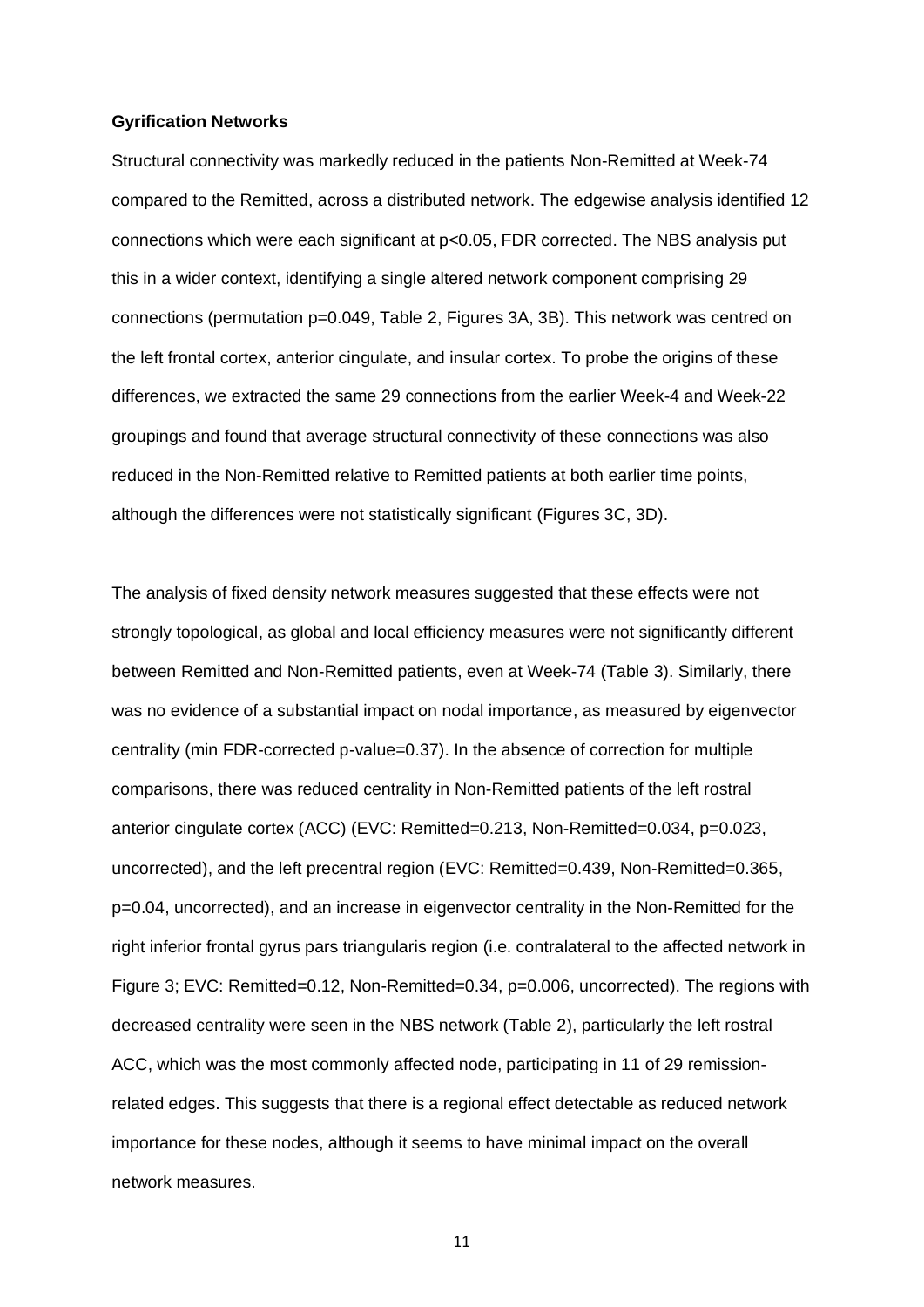# [TABLE 2]

# [FIGURES 2, 3]

In contrast, there were no structural covariance connections that were significantly different between Remitted and Non-Remitted patients at Week-4 and Week-22 (Week 4: p=0.40, Week 22: p=0.19; minimum FDR-corrected p-values). Furthermore, the NBS analysis did not identify any connected clusters of suprathreshold edges that differed between Remitted and Non-Remitted patients at either time-points (Week-4: extent=3, p=0.59; Week-22, extent=2, p=0.76). Consistent with this, global and local efficiency network measures were also unaffected by remission status at Week-4 (Table 3). Likewise eigenvector centrality measures were non-significant (Week-4: p=0.984, Week-22: p=0.981; minimum FDRcorrected p-values).

However, as discussed above, when directly investigating the network discovered using the Week-74 outcome, the LGI covariance was found to be reduced at these time points, as shown in Figure 2D, which depicts the fisher-z test effect size (Remission>non-Remission) for each of the network edges that differed between Remitted and Non-Remitted patients at Week-74.

# **Prediction Modelling**

Support vector machine prediction models were not able to predict remission at better than chance rates at either Week-74 (balanced accuracy, sensitivity, specificity: 0.50, 0.23, 0.76), Week-22 (0.54, 0.45, 0.63) or Week-4 (0.51, 0.25, 0.78). The same was true for differentiating all patients from controls (0.48, 0.83, 0.12). A reference prediction of female gender (over both patient and control groups) demonstrated good cross-validated performance (balanced accuracy, sensitivity, specificity: 0.72, 0.59, 0.85) (see eFigure 1).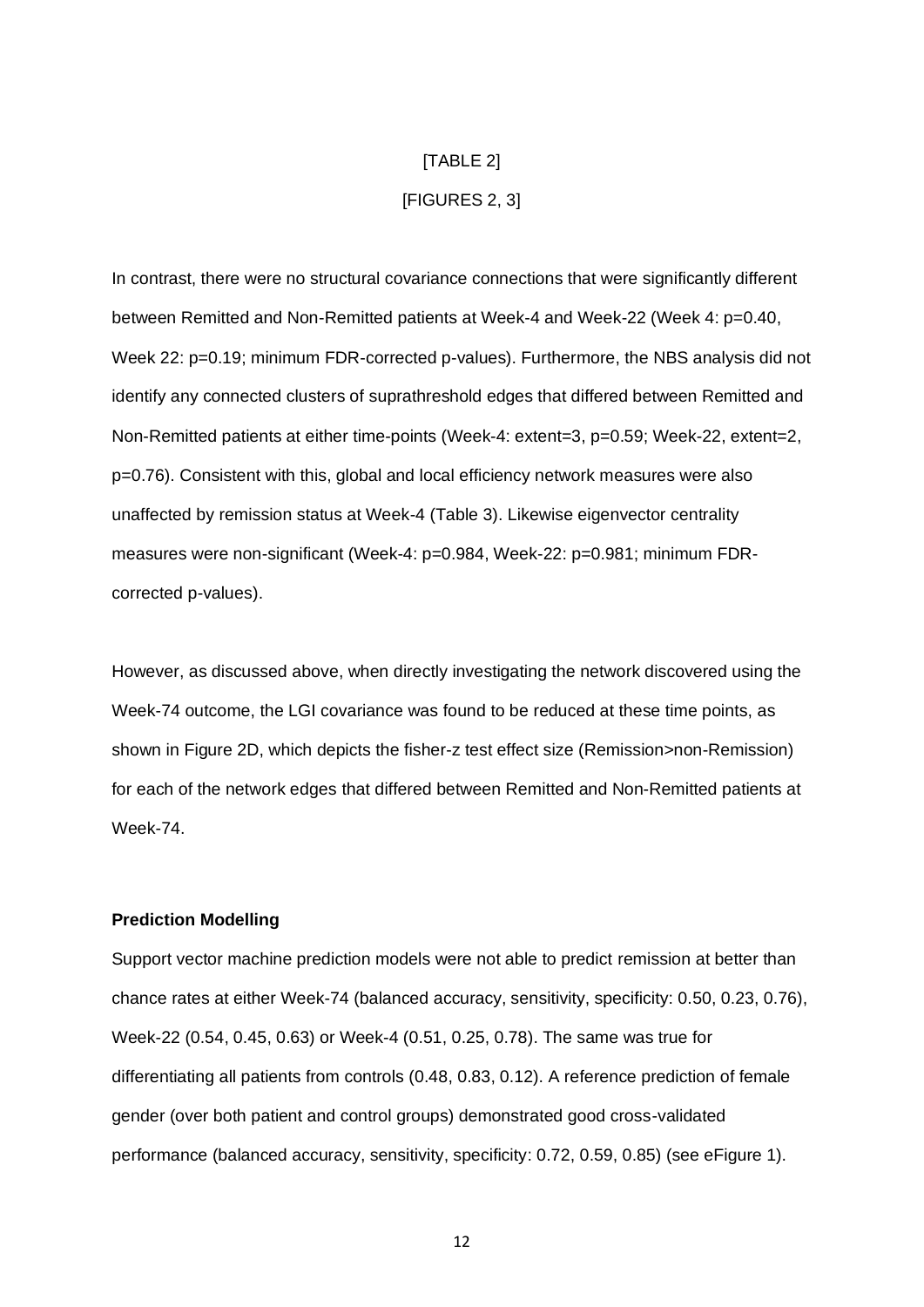Removing low reliability features and restricting the model to patients with a minimal interval between undergoing MRI scanning and starting medication had no effect on prediction performance (see Supplementary Material).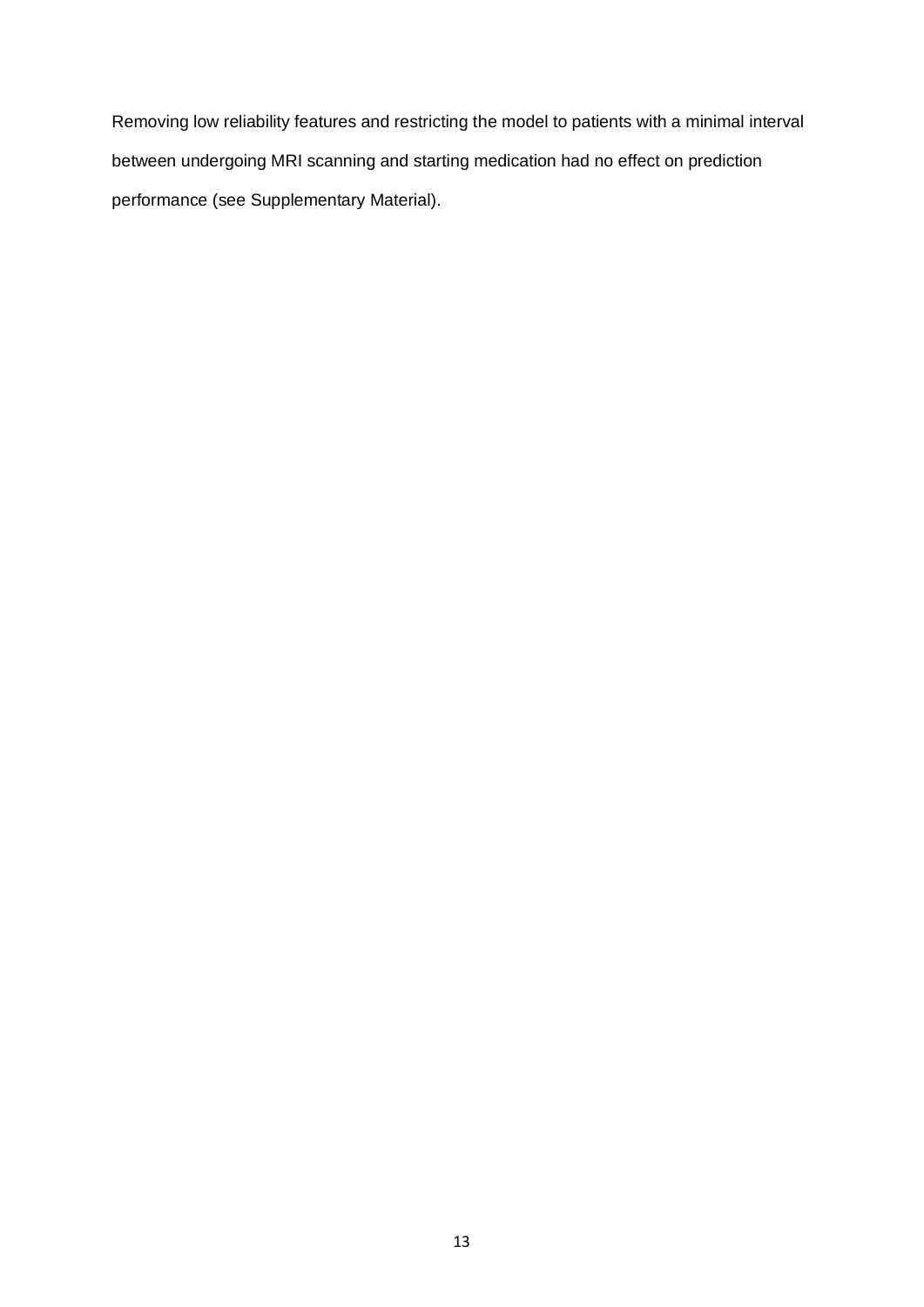## **Discussion**

We used MRI at first presentation to evaluate the brain correlates of remission over the initial 17 months of treatment for psychosis. Our main finding was that likelihood of remission was related to alterations in gyrification-based connectivity networks only.

In the OPTiMiSE trial from which our sample was drawn, some patients who were classified as not in remission at Week-4 went on to achieve remission later on $<sup>1</sup>$ . Of the subsample of</sup> patients who had MRI, about a quarter of those not in remission at Week-4 had subsequently moved into the remission category. Conversely, about a third of those in remission at Week-4 no longer met remission criteria at later timepoints. This instability of response status was more marked in the early than in the later stages after illness onset, and may explain why the MRI correlates of remission were most significant at the final assessment point.

It is interesting that we found no baseline localised differences in volumes, cortical thickness, surface area or local gyrification associated with lack of remission. An absence of localised differences in the presence of concomitant network alterations is consistent with previous evidence that therapeutic response at 24 weeks in first episode psychosis was not associated with measures of cortical thickness or subcortical volumes, but with altered structural network connectivity<sup>8</sup>. Alterations in cortical gyrification may reflect a neurodevelopmental disruption, as gyrification normally occurs in utero. Changes in gyrification networks may be related to a disorder of neural connectivity during brain maturation, for example at the stage of synaptic pruning and dendritic arborization<sup>13-14, 15</sup>. In the present study, the association between altered gyrification networks and a failure to achieve remission suggests that perturbed neurodevelopment could contribute to relatively poor clinical outcomes in a subgroup of patients.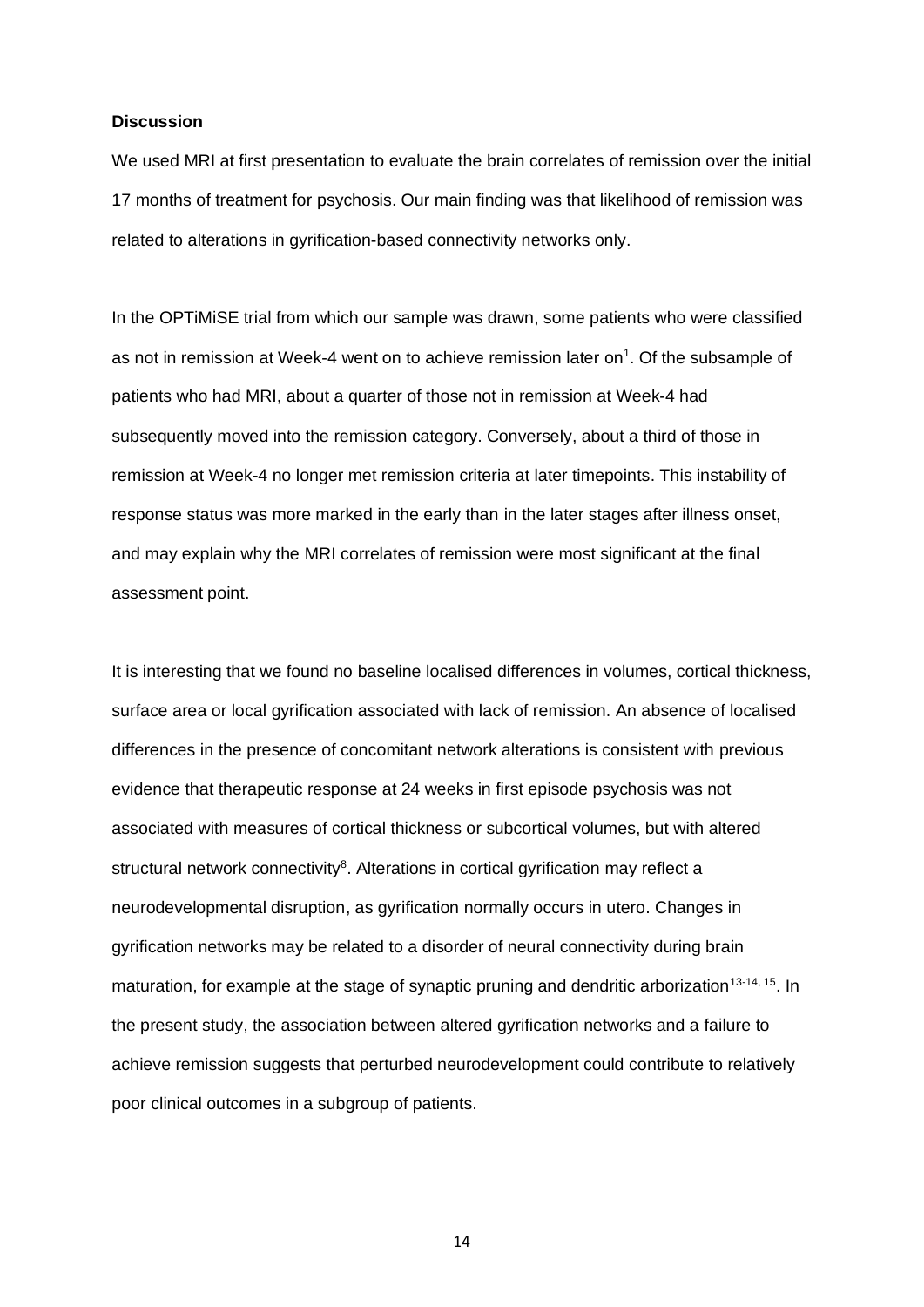We used structural covariance to evaluate gyrification-based brain network organisation, an approach that identifies positively correlated regional gyrification measures between pairs of brain regions, which is thought to index the inter-regional synchronization of developmental changes<sup>16-18</sup>. In patients who were not in remission at Week-74, there were reductions in structural connectivity over a distributed network of connections, particularly involving frontal and temporal regions. These effects were not strongly topological, and there were no significant differences in global or local efficiency measures between patients in remission and those not in remission.

To date, most studies of structural networks in psychosis have used measures of grey matter volumes (reviewed in<sup>19</sup>), although more recent studies have also examined cortical thickness<sup>20-21</sup>. In general, previous studies have reported increased network segregation and decreased integration (reduced efficiency) in patients with schizophrenia compared to controls. To our knowledge, the only studies to have investigated the relationship between cortical network properties and response to treatment were our previous study in first episode psychosis patients<sup>7</sup>, and a study by Homan and colleagues<sup>22</sup> in patients treated for two years. Both found that symptomatic improvement was related to reduced nodal centrality of the left insula and the anterior cingulate. These regions were also involved in the network alterations we observed in patients not in remission, but mostly at the level of the edges, with the nodal centrality effect being only marginally significant. The NBS approach that we used may have improved our power to detect between group differences at the edge level<sup>12</sup>.

In parallel to studies of structural connectivity, several investigations have examined the relationship between antipsychotic response and functional dysconnectivity, using resting state fMRI data. These studies suggest that the response to antipsychotic medication is related to functional dysconnectivity in pathways involving the anterior cingulate cortex, hippocampus, striatum and midbrain<sup>23-27</sup>. Our findings complement these data in that they suggest that response may also be linked to structural dysconnectivity. Moreover, the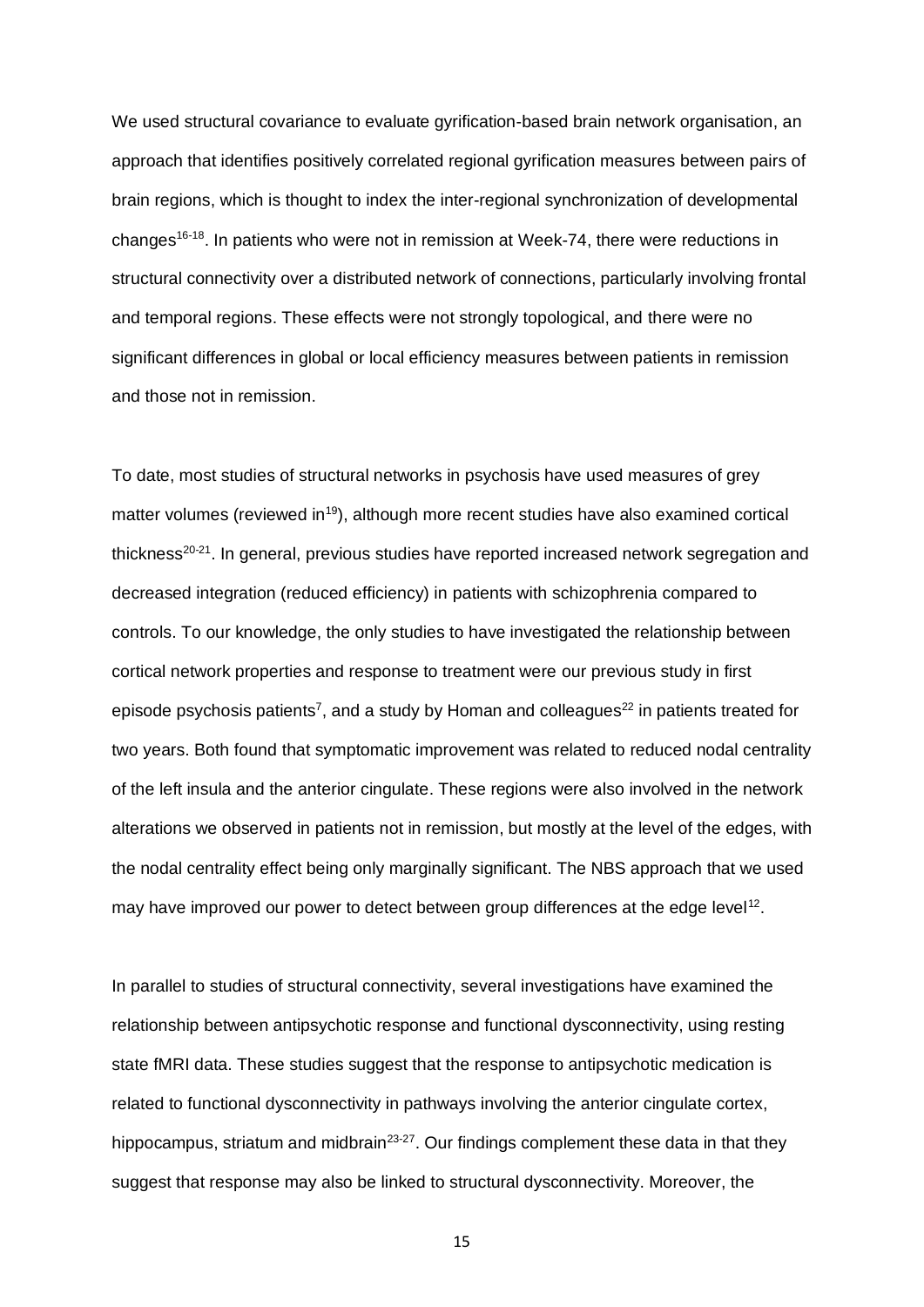regions involved in the respective networks appear to overlap, with connections to the anterior cingulate and frontal cortex altered in both $27, 28$ .

Overall, our data suggest that a poor treatment response in schizophrenia is related to altered connectivity across a distributed set of brain regions, rather than focal morphological alterations in a specific area. This is coherent with both the inconsistency and the large variability of findings reported in previous studies of focal neuromorphological correlates of psychosis outcomes<sup>2</sup>. Still, poor treatment response in first episode patients has previously been linked to reduced frontal gyrification<sup>29-31</sup>, whereas we found no evidence of any regional differences at baseline between patients who later did and did not achieve remission. These negative findings are important, as our study was well-powered to detect a typical medium effect size if there was one (see eFigures 2 and 3). Indeed, they are consistent with some papers that have found no association between brain morphology and response to treatment, including in the early illness phases (see $32, 33$  for review and metaanalysis). Variance across studies may be due to the use of non-standardised outcomes such as number of hospitalisation, symptom severity and reduction, or level of functioning; small sample sizes; variation in treatment approaches; and differences in neuroimaging and analytic approaches. Differences in findings may also reflect differences in the respective patient samples. For example, our previous reports of reduced localised gyrification in non responders derived from predominantly male patients with any type of psychosis and any duration of illness<sup>31, 34</sup>, whereas the present study involved more female than male patients, was restricted to patients with a schizophrenia spectrum psychosis, and with an illness duration of less than 2 years. It is possible that alterations in gyrification in schizophrenia may be more evident in male than female patients, and in patients with a longer illness duration<sup>34</sup>.

Our machine learning analyses indicated that brain structure at baseline did not predict remission at any of the stages we examined, similarly to another machine learning study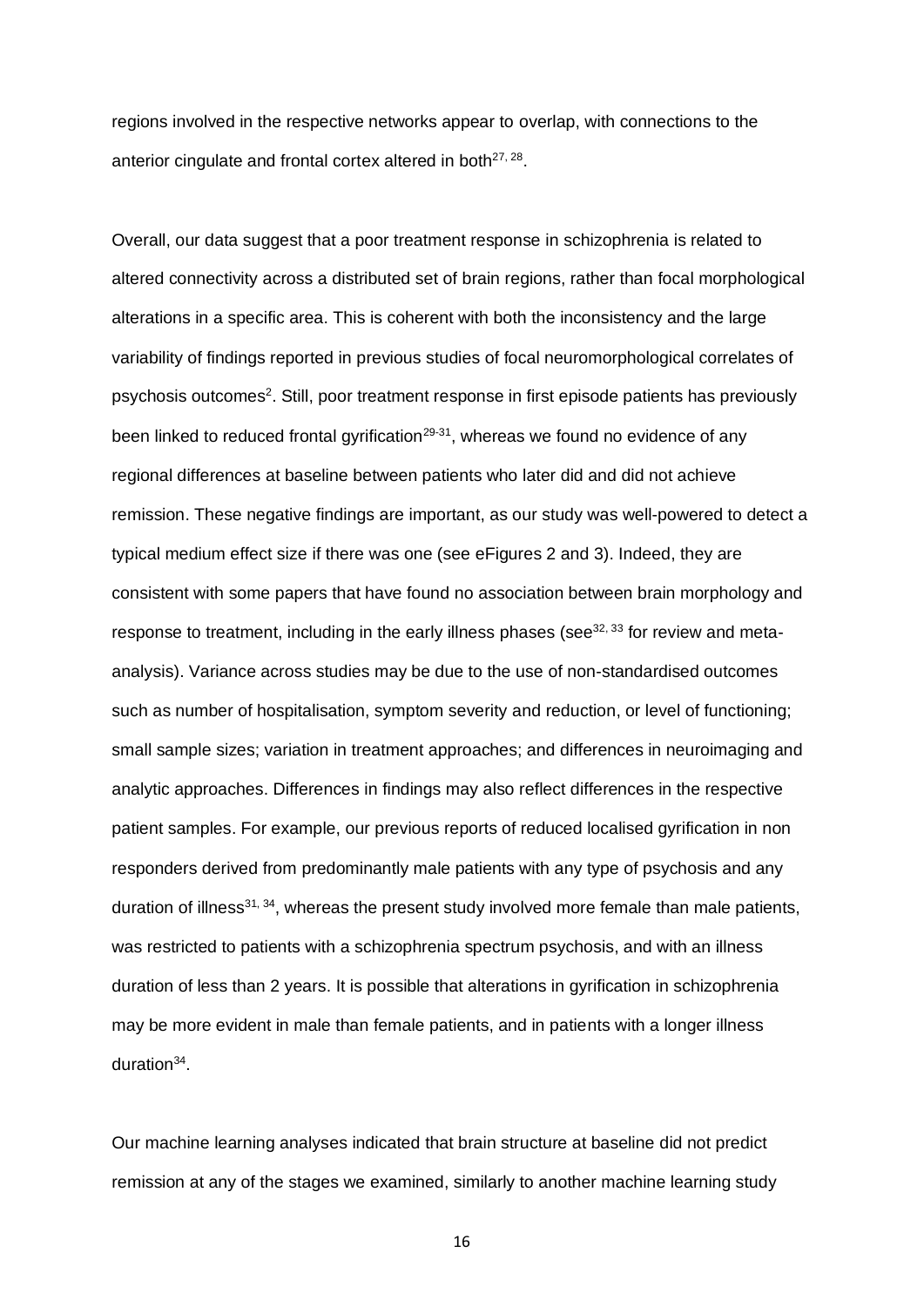where remission after six weeks of amisulpride monotherapy could not be predicted<sup>35</sup>. This is however in contrast with another machine learning study from our group, where brain structure in first episode patients predicted symptom remission over the first 6 years of illness $36$ . Of note, in that study patients were treated naturalistically with a variety of different antipsychotic medications at different doses, and there were fewer follow up assessments. In the present study, treatment was standardised, with a limited set of medications prescribed at set doses, and the assessments were relatively frequent, pointing to the importance of conducting these over long follow up periods.

Our study has several strengths. We examined a large sample of first episode patients who were either medication-naïve or had been minimally treated. All had a schizophreniaspectrum psychosis, were scanned using the same MRI methodology, were treated using standardised protocols, and remission was assessed at multiple time points over the first 17 months of illness using well-established criteria.

Still, some limitations should also be considered. As this was a multicentre trial, the scans were acquired on different scanners, and site effects cannot be completely excluded. We sought to minimise these by using the ADNI protocol, which is specifically designed for multisite MRI studies, by regularly scanning phantoms at all centres, and by including site as a covariate in the statistical analyses (data available on request; see eFigure 3 for effect sizes). Also, the time span in the evaluation of remission is broad, and drop-outs may have had an effect on our analyses. Still, an additional analysis of only those subjects with a PANSS at week-74 (excluding drop-outs) showed the same direction of effect for all 29 edges identified as related to week 74 remission status in the structural covariance network. Also, we cannot exclude the possibility that the clinical teams changed the treatment in these drop-outs. Finally, our work focused only on brain structure, and did not investigate other neuroimaging markers that have been linked to treatment response, including alterations in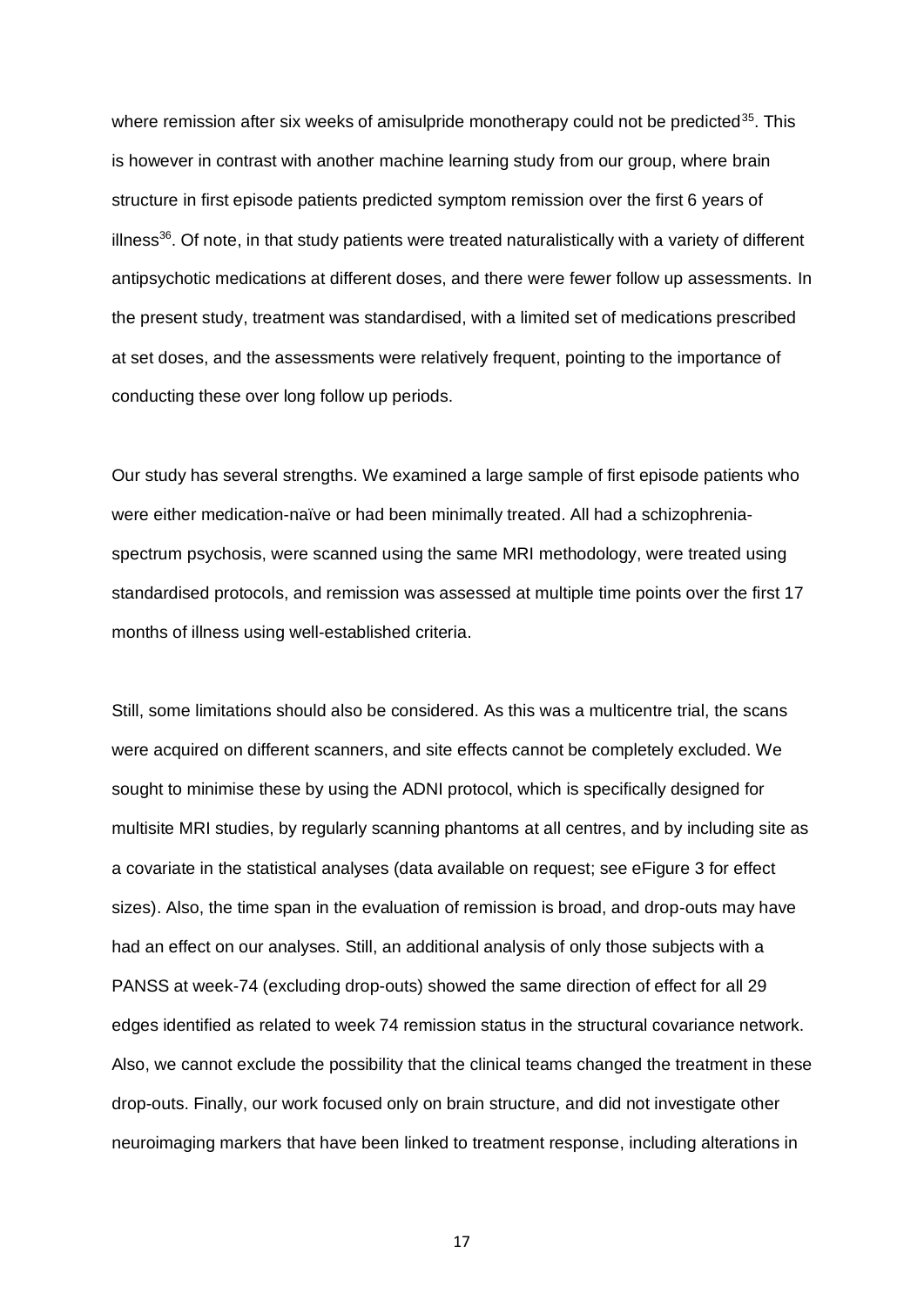functional connectivity<sup>23-25,27</sup>, striatal dopamine dysfunction<sup>37-38</sup>, elevated anterior cingulate glutamate levels<sup>39, 40</sup>.

In conclusion, these data suggest that the symptomatic remission in schizophrenia may be more related to alterations in brain connectivity than to focal morphometric changes. The prediction of treatment response may be facilitated by integrating MRI measures with other neuroimaging and peripheral blood measures that are candidate biomarkers for the therapeutic response<sup>41</sup>.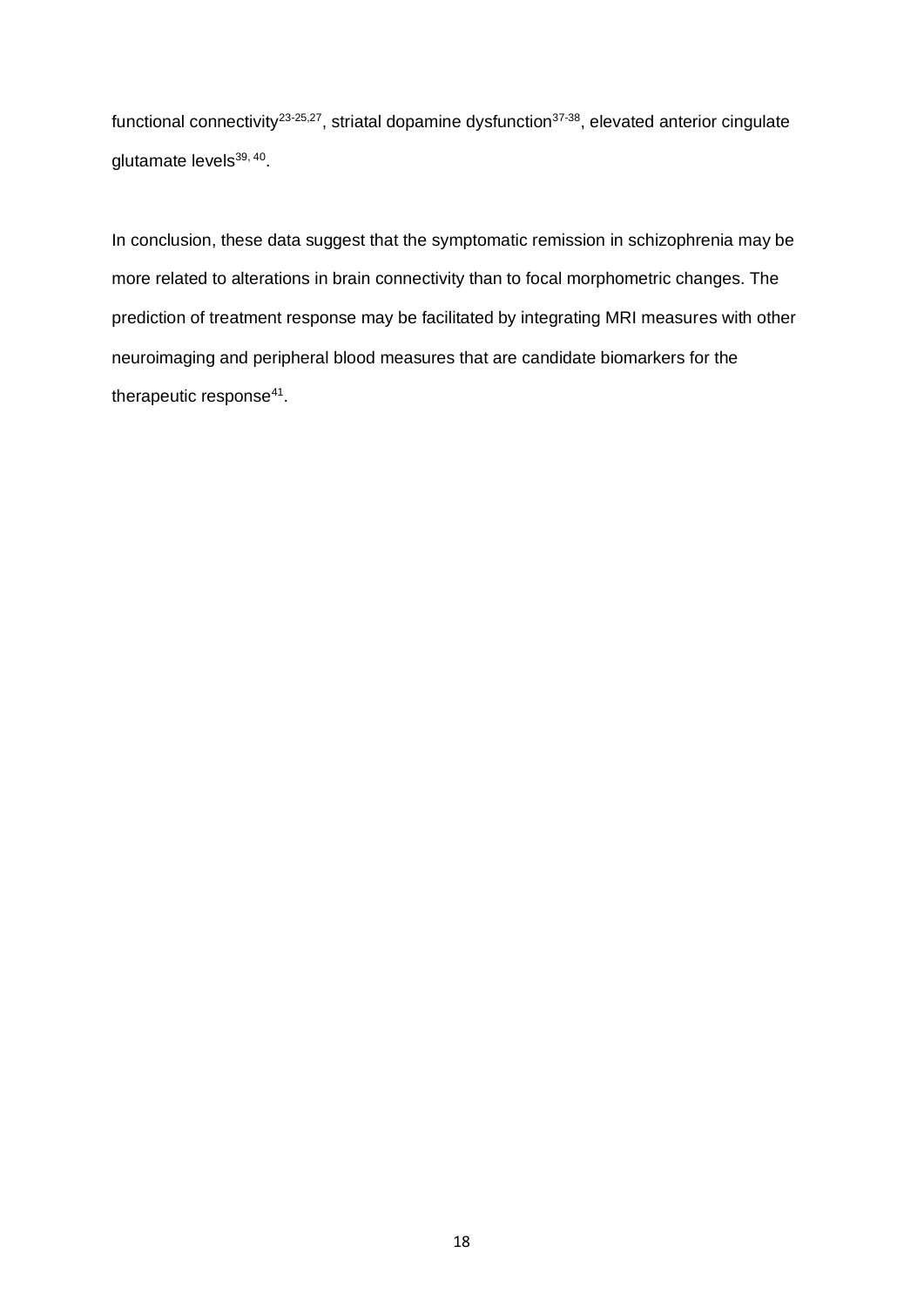# **ACKNOWLEDGEMENTS**

This work was supported by a grant from the European Commission within the 7th Program (HEALTH-F2-2010-242114). We thank the other OPTiMiSE investigators for their support during the study. Research at the London site was supported by the Department of Health via the National Institute for Health Research (NIHR) Specialist Biomedical Research Center for Mental Health award to South London and Maudsley NHS Foundation Trust (SLaM) and the Institute of Psychiatry at King's College London, London. The views expressed are those of the authors and not necessarily those of the NHS, the NIHR or the Department of Health.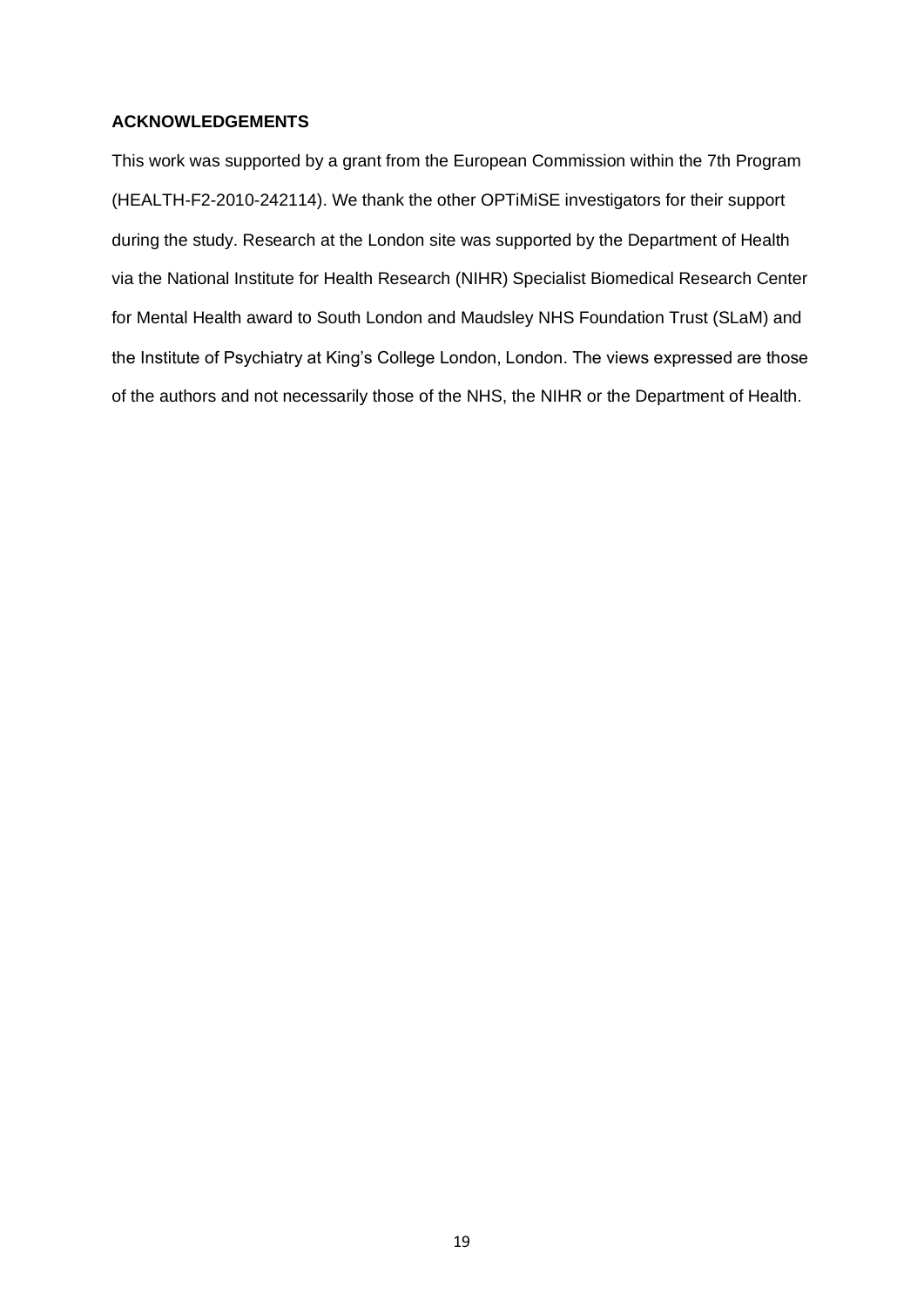# **REFERENCES**

- **1.** Kahn RS, Winter van Rossum I, Leucht S, et al. Amisulpride and olanzapine followed by open-label treatment with clozapine in first-episode schizophrenia and schizophreniform disorder (OPTiMiSE): a three-phase switching study. *Lancet Psychiatry* Oct 2018;5(10):797-807.
- **2.** Dazzan P, Arango C, Fleischacker W, et al. Magnetic resonance imaging and the prediction of outcome in first-episode schizophrenia: a review of current evidence and directions for future research. *Schizophr Bull* May 2015;41(3):574-583.
- **3.** Barry EF, Vanes LD, Andrews DS, Patel K, Horne CM, Mouchlianitis E, Hellyer PJ, Shergill SS. Mapping cortical surface features in treatment resistant schizophrenia with in vivo structural MRI. *Psychiatry Res* Apr 2019;274:335-344.
- **4.** Jessen K, Rostrup E, Mandl RCW, Nielsen MO, Bak N, Fagerlund B, Glenthoj BY, Ebdrup BH. Cortical structures and their clinical correlates in antipsychotic-naive schizophrenia patients before and after 6 weeks of dopamine D2/3 receptor antagonist treatment. *Psychol Med* Apr 2019;49(5):754-763.
- **5.** Palaniyappan L, Park B, Balain V, Dangi R, Liddle P. Abnormalities in structural covariance of cortical gyrification in schizophrenia. *Brain Struct Funct* Jul 2015;220(4):2059-2071.
- **6.** Crossley NA, Marques TR, Taylor H, et al. Connectomic correlates of response to treatment in first-episode psychosis. *Brain* Feb 2017;140(2):487-496.
- **7.** Palaniyappan L, Marques TR, Taylor H, et al. Globally Efficient Brain Organization and Treatment Response in Psychosis: A Connectomic Study of Gyrification. *Schizophr Bull* Nov 2016;42(6):1446-1456.
- **8.** Doucet GE, Moser DA, Luber MJ, Leibu E, Frangou S. Baseline brain structural and functional predictors of clinical outcome in the early course of schizophrenia. *Mol Psychiatry* Oct 3 2018.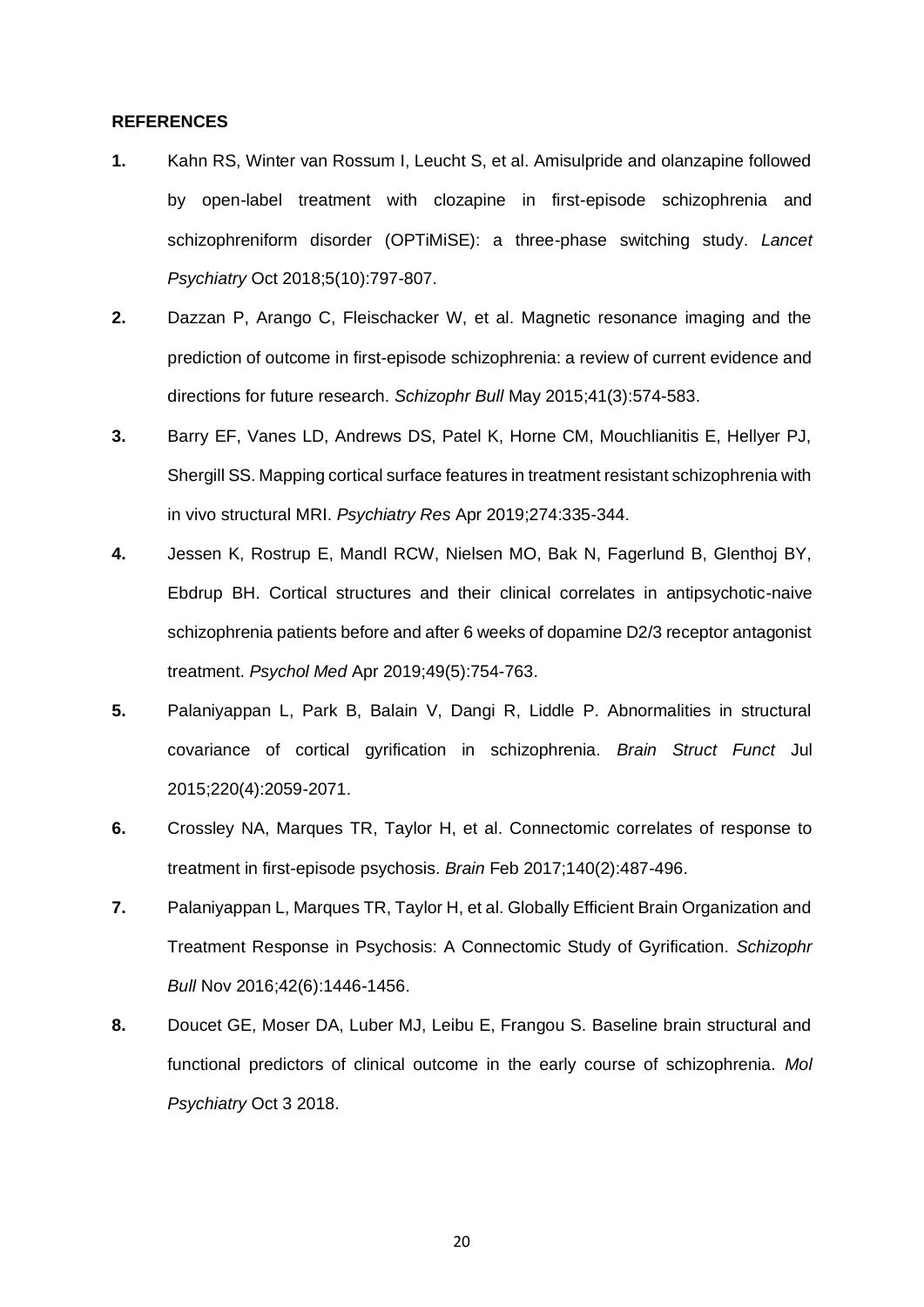- **9.** Andreasen NC, Carpenter WT, Jr., Kane JM, Lasser RA, Marder SR, Weinberger DR. Remission in schizophrenia: proposed criteria and rationale for consensus. *Am J Psychiatry* Mar 2005;162(3):441-449.
- **10.** Schaer M, Cuadra MB, Schmansky N, Fischl B, Thiran JP, Eliez S. How to measure cortical folding from MR images: a step-by-step tutorial to compute local gyrification index. *J Vis Exp* Jan 2 2012(59):e3417.
- **11.** Klein A, Tourville J. 101 labeled brain images and a consistent human cortical labeling protocol. *Front Neurosci* 2012;6:171.
- **12.** Zalesky A, Fornito A, Bullmore ET. Network-based statistic: identifying differences in brain networks. *Neuroimage* Dec 2010;53(4):1197-1207.
- **13.** White T, Hilgetag CC. Gyrification and neural connectivity in schizophrenia. *Dev Psychopathol* Feb 2011;23(1):339-352.
- **14.** Fair DA, Cohen AL, Power JD, Dosenbach NU, Church JA, Miezin FM, Schlaggar BL, Petersen SE. Functional brain networks develop from a "local to distributed" organization. *PLoS Comput Biol* May 2009;5(5):e1000381.
- **15.** Power JD, Fair DA, Schlaggar BL, Petersen SE. The development of human functional brain networks. *Neuron* Sep 9 2010;67(5):735-748.
- **16.** Alexander-Bloch A, Raznahan A, Bullmore E, Giedd J. The convergence of maturational change and structural covariance in human cortical networks. *J Neurosci*  Feb 13 2013;33(7):2889-2899.
- **17.** Khundrakpam BS, Reid A, Brauer J, et al. Developmental changes in organization of structural brain networks. *Cereb Cortex* Sep 2013;23(9):2072-2085.
- **18.** Zielinski BA, Gennatas ED, Zhou J, Seeley WW. Network-level structural covariance in the developing brain. *Proc Natl Acad Sci U S A* Oct 19 2010;107(42):18191-18196.
- **19.** Wheeler AL, Voineskos AN. A review of structural neuroimaging in schizophrenia: from connectivity to connectomics. *Front Hum Neurosci* 2014;8:653.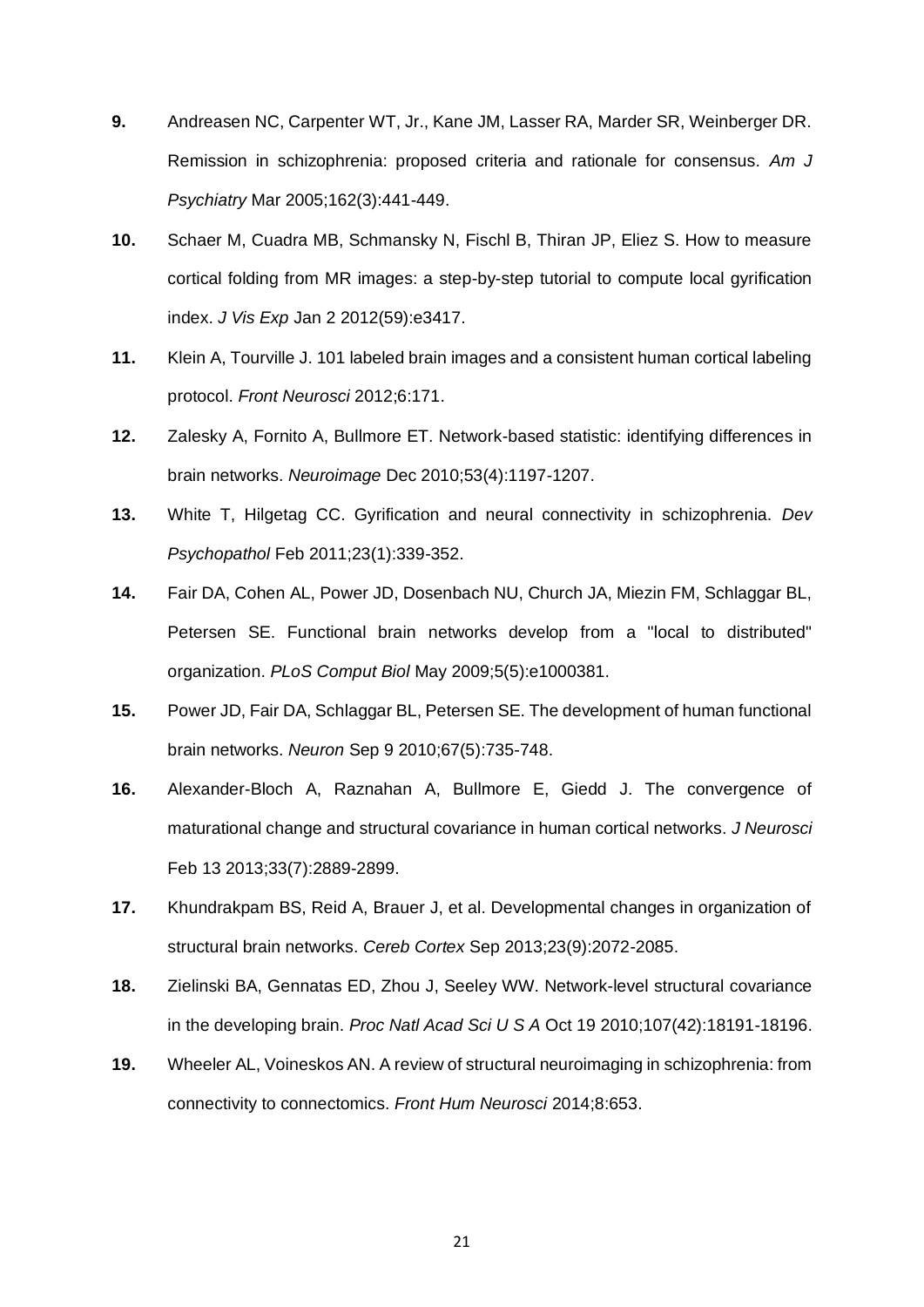- **20.** Wannan CMJ, Cropley VL, Chakravarty MM, et al. Evidence for Network-Based Cortical Thickness Reductions in Schizophrenia. *Am J Psychiatry* Jul 1 2019;176(7):552-563.
- **21.** Makowski C, Lewis JD, Lepage C, Malla AK, Joober R, Lepage M, Evans AC. Structural Associations of Cortical Contrast and Thickness in First Episode Psychosis. *Cereb Cortex* Mar 7 2019.
- **22.** Homan P, Argyelan M, DeRosse P, et al. Structural similarity networks predict clinical outcome in early-phase psychosis. *Neuropsychopharmacology* Apr 2019;44(5):915- 922.
- **23.** Anticevic A, Hu X, Xiao Y, et al. Early-course unmedicated schizophrenia patients exhibit elevated prefrontal connectivity associated with longitudinal change. *J Neurosci*  Jan 7 2015;35(1):267-286.
- **24.** Hadley JA, Nenert R, Kraguljac NV, Bolding MS, White DM, Skidmore FM, Visscher KM, Lahti AC. Ventral tegmental area/midbrain functional connectivity and response to antipsychotic medication in schizophrenia. *Neuropsychopharmacology* Mar 2014;39(4):1020-1030.
- **25.** Kraguljac NV, White DM, Hadley JA, Visscher K, Knight D, ver Hoef L, Falola B, Lahti AC. Abnormalities in large scale functional networks in unmedicated patients with schizophrenia and effects of risperidone. *Neuroimage Clin* 2016;10:146-158.
- **26.** Lottman KK, Kraguljac NV, White DM, Morgan CJ, Calhoun VD, Butt A, Lahti AC. Risperidone Effects on Brain Dynamic Connectivity-A Prospective Resting-State fMRI Study in Schizophrenia. *Front Psychiatry* 2017;8:14.
- **27.** Sarpal DK, Argyelan M, Robinson DG, et al. Baseline Striatal Functional Connectivity as a Predictor of Response to Antipsychotic Drug Treatment. *Am J Psychiatry* Jan 2016;173(1):69-77.
- **28.** Cadena EJ, White DM, Kraguljac NV, Reid MA, Jindal R, Pixley RM, Lahti AC. Cognitive control network dysconnectivity and response to antipsychotic treatment in schizophrenia. *Schizophr Res* Feb 2019;204:262-270.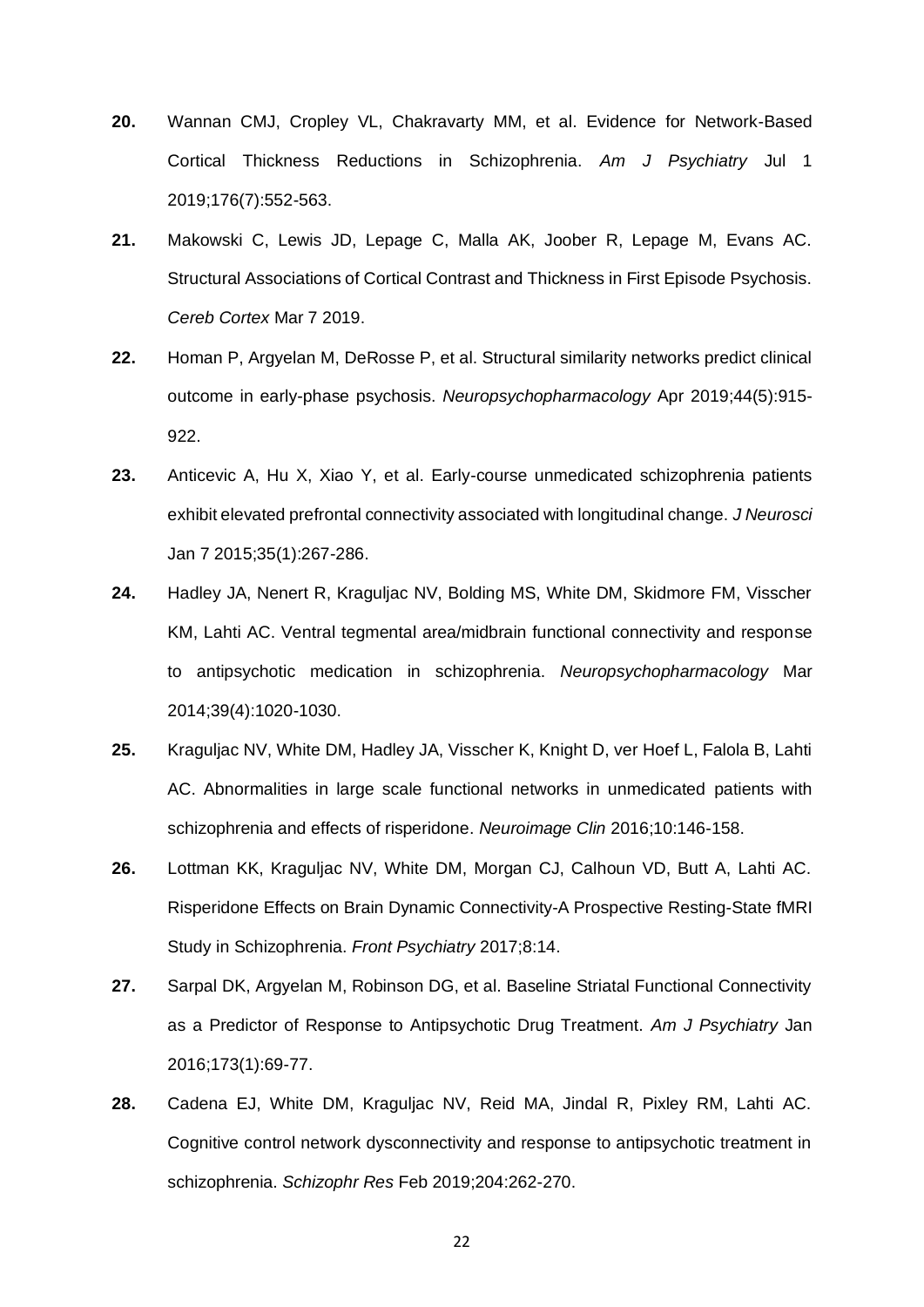- **29.** Cao B, Mwangi B, Passos IC, et al. Lifespan Gyrification Trajectories of Human Brain in Healthy Individuals and Patients with Major Psychiatric Disorders. *Sci Rep* Mar 30 2017;7(1):511.
- **30.** Palaniyappan L, Mallikarjun P, Joseph V, White TP, Liddle PF. Folding of the prefrontal cortex in schizophrenia: regional differences in gyrification. *Biol Psychiatry* May 15 2011;69(10):974-979.
- **31.** Palaniyappan L, Marques TR, Taylor H, et al. Cortical folding defects as markers of poor treatment response in first-episode psychosis. *JAMA Psychiatry* Oct 2013;70(10):1031-1040.
- **32.** Fusar-Poli P, Smieskova R, Kempton MJ, Ho BC, Andreasen NC, Borgwardt S. Progressive brain changes in schizophrenia related to antipsychotic treatment? A meta-analysis of longitudinal MRI studies. *Neurosci Biobehav Rev* Sep 2013;37(8):1680-1691.
- **33.** Tarcijonas G, Sarpal DK. Neuroimaging markers of antipsychotic treatment response in schizophrenia: An overview of magnetic resonance imaging studies. *Neurobiol Dis*  Nov 2019;131:104209.
- **34.** Yucel M, Stuart GW, Maruff P, Velakoulis D, Crowe SF, Savage G, Pantelis C. Hemispheric and gender-related differences in the gross morphology of the anterior cingulate/paracingulate cortex in normal volunteers: an MRI morphometric study. *Cereb Cortex* Jan 2001;11(1):17-25.
- **35.** Ebdrup BH, Axelsen MC, Bak N, et al. Accuracy of diagnostic classification algorithms using cognitive-, electrophysiological-, and neuroanatomical data in antipsychoticnaive schizophrenia patients. *Psychol Med* Dec 2019;49(16):2754-2763.
- **36.** Mourao-Miranda J, Reinders AA, Rocha-Rego V, et al. Individualized prediction of illness course at the first psychotic episode: a support vector machine MRI study. *Psychol Med* May 2012;42(5):1037-1047.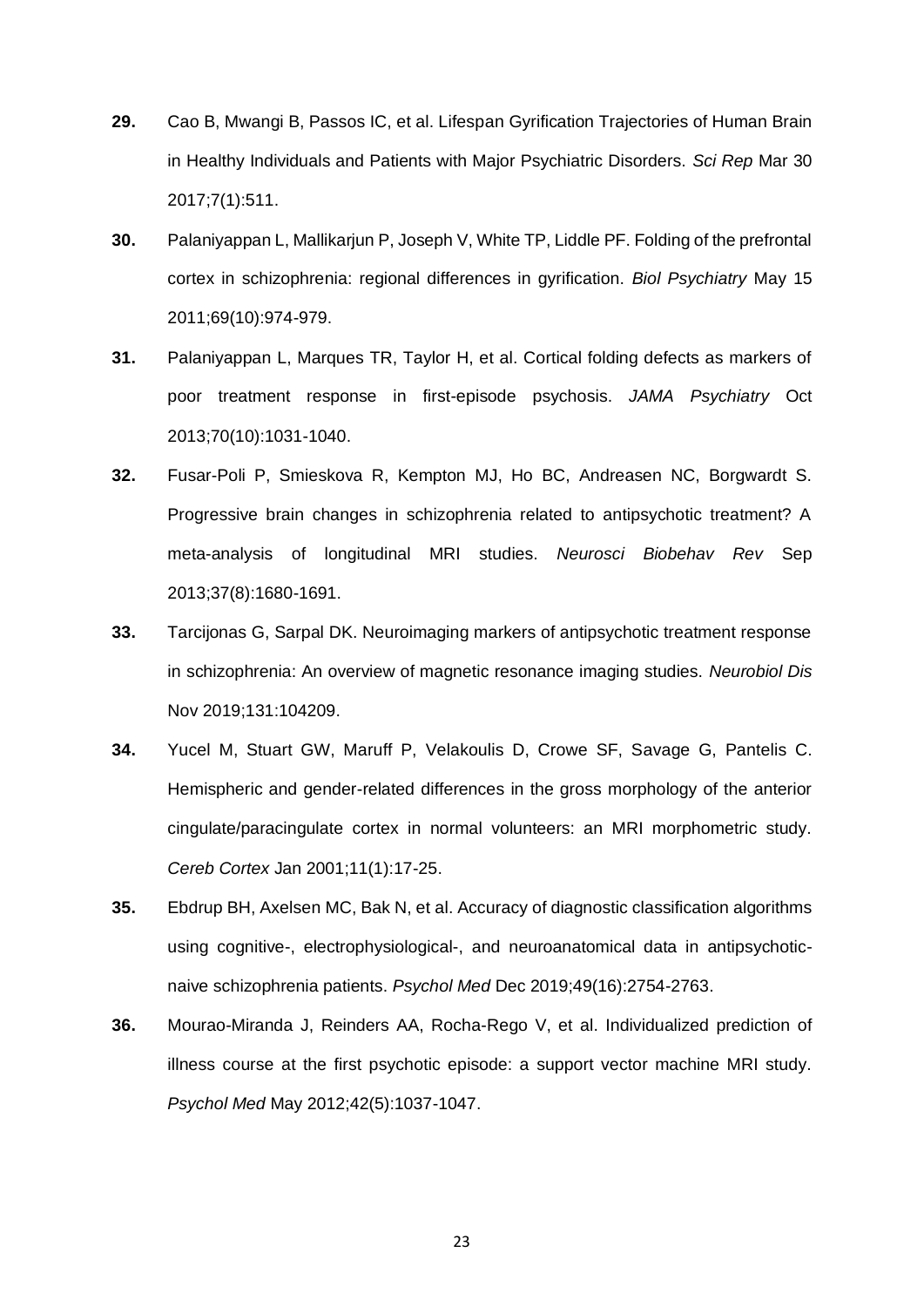- **37.** Demjaha A, Murray RM, McGuire PK, Kapur S, Howes OD. Dopamine synthesis capacity in patients with treatment-resistant schizophrenia. *Am J Psychiatry* Nov 2012;169(11):1203-1210.
- **38.** Jauhar S, McCutcheon R, Borgan F, et al. The relationship between cortical glutamate and striatal dopamine in first-episode psychosis: a cross-sectional multimodal PET and magnetic resonance spectroscopy imaging study. *Lancet Psychiatry* Oct 2018;5(10):816-823.
- **39.** Egerton A, Brugger S, Raffin M, Barker GJ, Lythgoe DJ, McGuire PK, Stone JM. Anterior cingulate glutamate levels related to clinical status following treatment in firstepisode schizophrenia. *Neuropsychopharmacology* Oct 2012;37(11):2515-2521.
- **40.** Egerton A, Broberg BV, Van Haren N, et al. Response to initial antipsychotic treatment in first episode psychosis is related to anterior cingulate glutamate levels: a multicentre (1)H-MRS study (OPTiMiSE). *Mol Psychiatry* Nov 2018;23(11):2145-2155.
- **41.** McGuire P, Dazzan P. Does neuroimaging have a role in predicting outcomes in psychosis? *World Psychiatry* Jun 2017;16(2):209-210.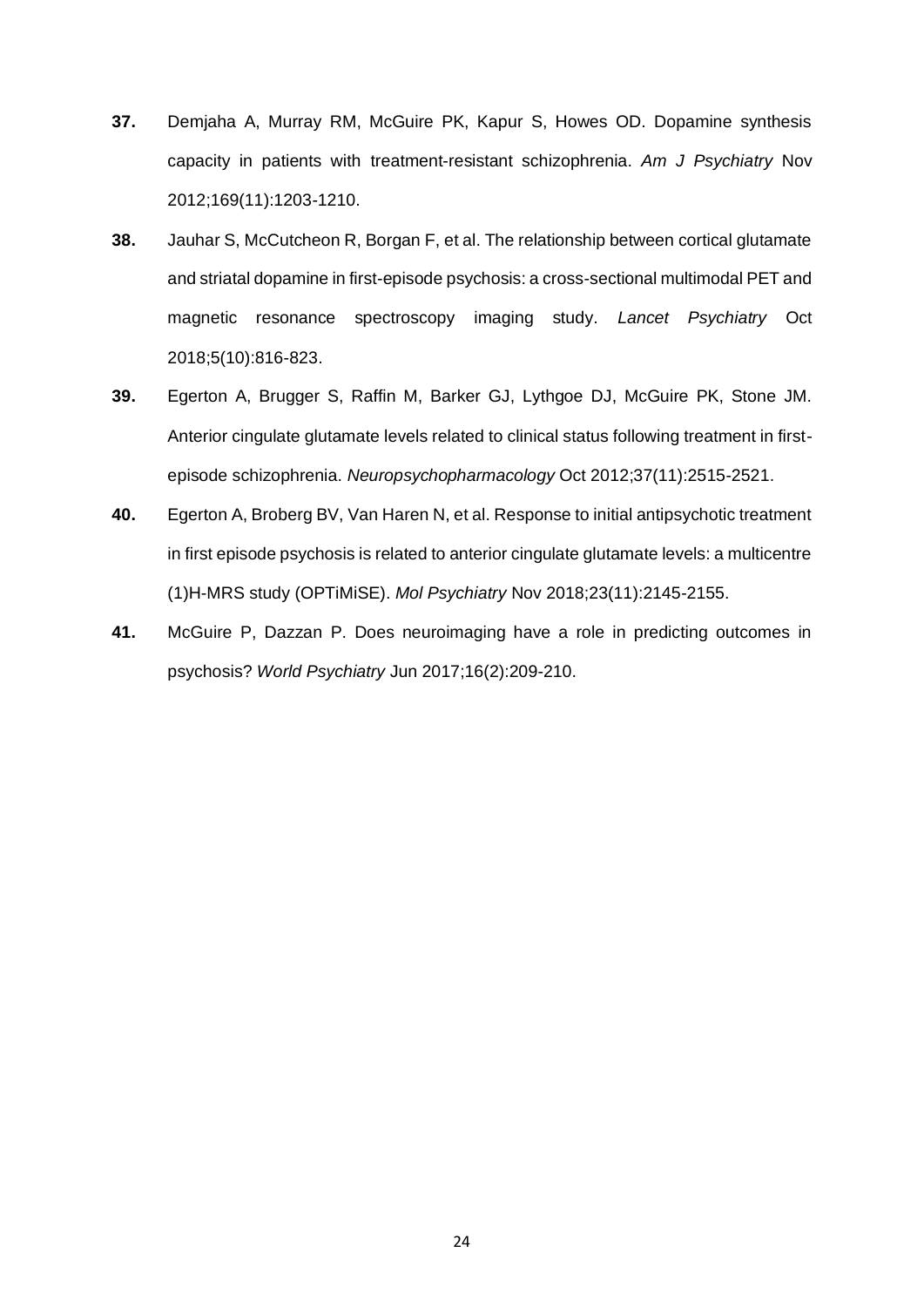#### **Figure legends**

#### **Figure 1: Sankey diagram of Remission Status**

Remission status flow diagram for the 3 study remission observations. Box and flow widths are proportionate to the number of patients given in brackets as [n]. Flows are coloured by the remission status at the target (blue = Non-Remitted, yellow = Remitted). Remission status is determined from PANSS scores using modified Andreasen criteria. Week-22 and Week-74 flows include last available PANSS observation data (at Week-22 this was used for 42 patients, with 29 Remitted at last observation; at Week-74 this was used for 62 patients, with 33 remitted at last observation).

# **Figure 2: LGI Network Correlations and Week-74 Remission**

To illustrate the origin of network edge differences, bivariate scatterplots of local gyrification indices underlying 2 of the significantly affected edges in the LGI structural covariance network are displayed. Values on the x and y axes are residualised for covariates and then for display standardised to the mean and standard deviation of the control group. Ellipses show the 95% confidence ellipse centred on the mean. Lines are OLS regression fits.

# **Figure 3: Disturbed LGI Network Edges and Week-74 Remission**

**A** shows an axial view of the LGI covariance network. Nodes are arranged according to the region's centre of gravity with minor adjustments to reduce overlap. A key to region labels is provided in eTable5. Edges most affected by participants Week-74 Remission status are shown in red. Solid red lines (n=29) indicate significant edges (NBS p<0.05, network forming threshold p<0.005). For reference, grey edges display the control group network thresholded at 15% density (the lowest connected density threshold). The background image is a rendering of the pial surfaces. **B** shows an alternate view of the network presented in A: a rotated sagittal view of the left frontal regions where most significant differences were seen.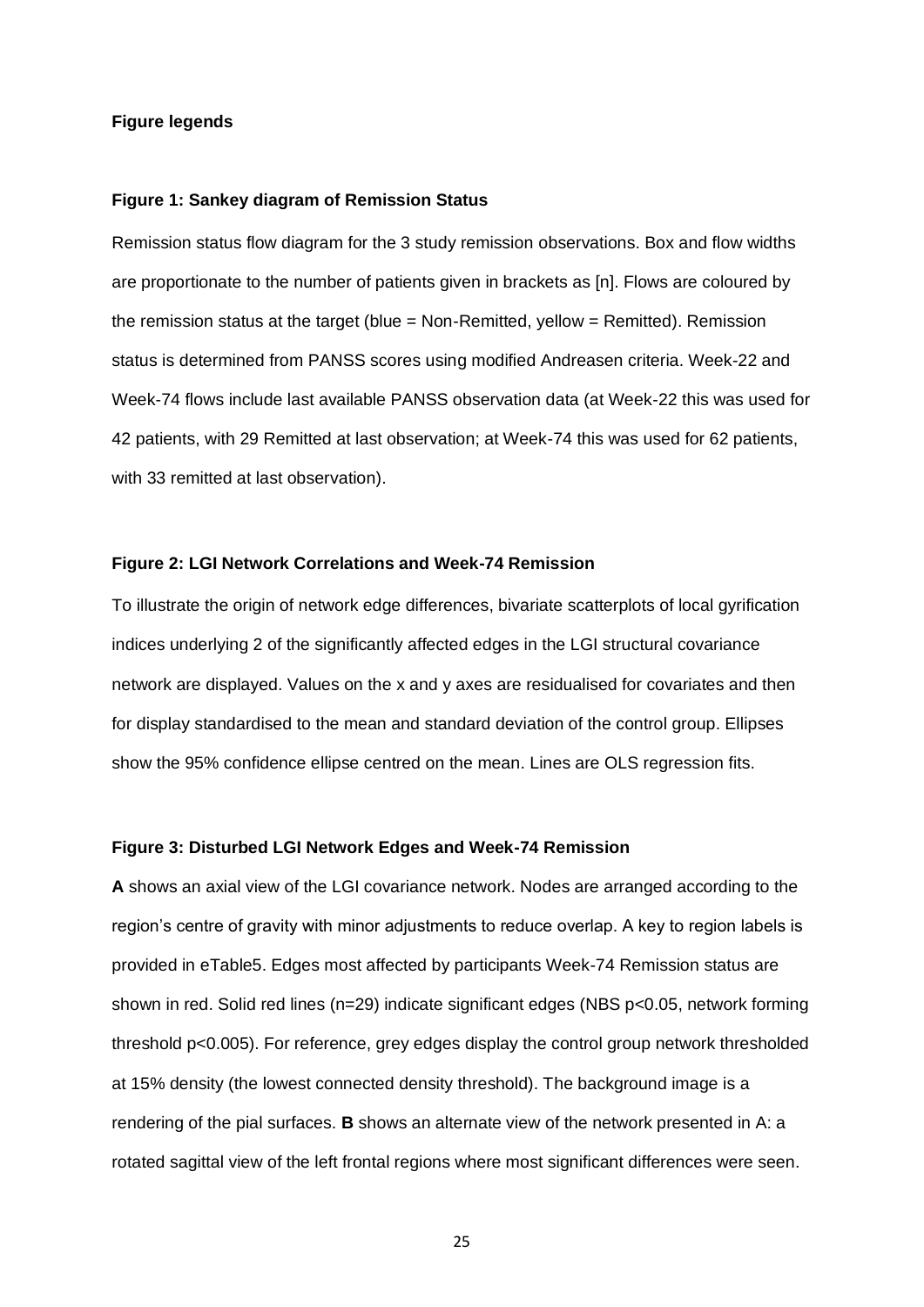**C** shows the evolution of the remission-related differences in the edges of the affected network at Week-74. Although a statistically significant effect did not emerge at Week-4 or Week-22, LGI covariance was reduced. **D** a spaghetti plot showing a consistent evolution of the fisher-z test effect size (Remission > nonRemission), for each of the network edges which were observed to differ between remission and non-remission at Week-74. Of note, some edges are as impacted as Z=3 (p<0.005 uncorrected) at Week-4.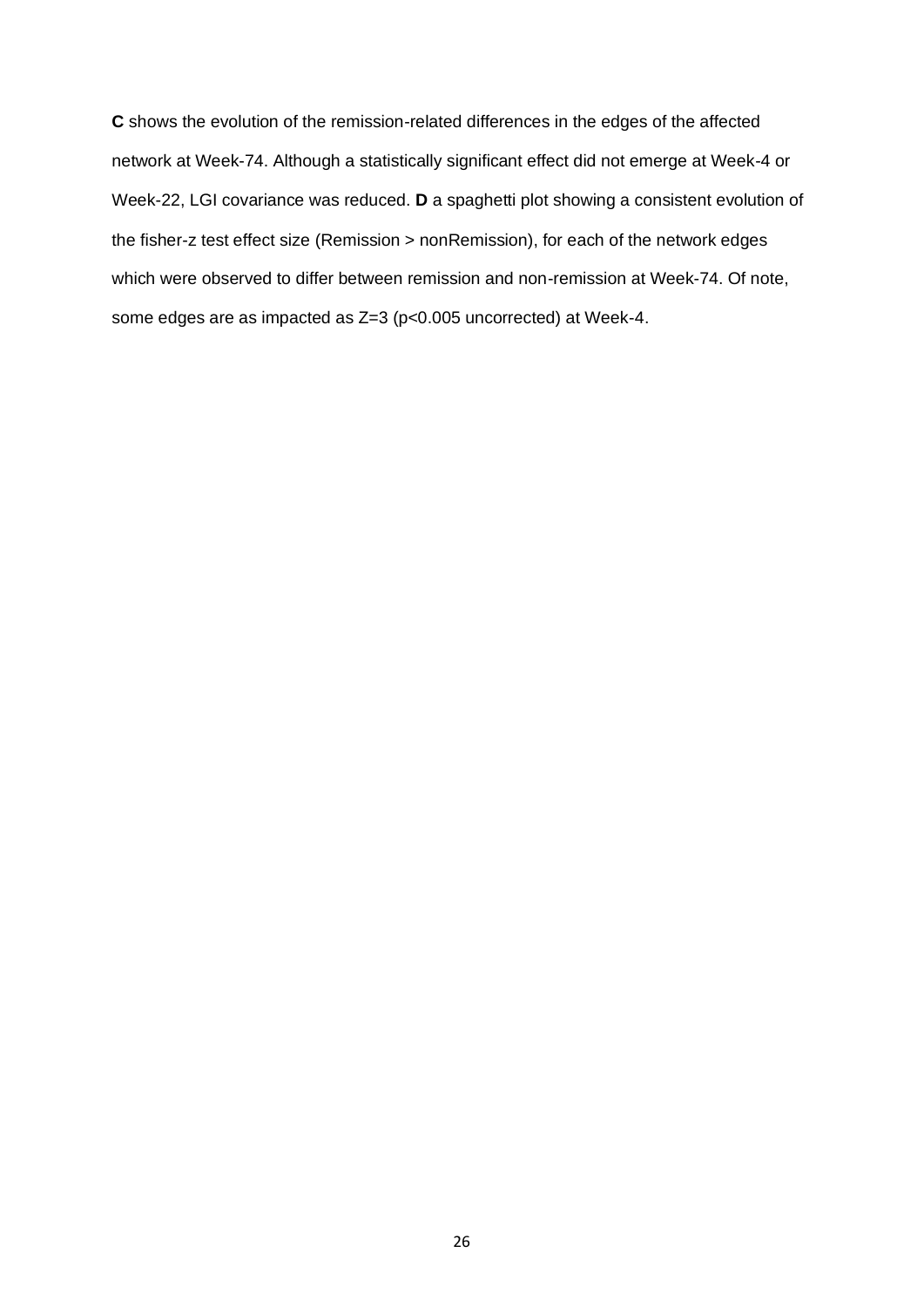|                                                      |                                     | Week-4                            |                              |                       | Week-22                         |                             |                | Week-74                         |                             |                |
|------------------------------------------------------|-------------------------------------|-----------------------------------|------------------------------|-----------------------|---------------------------------|-----------------------------|----------------|---------------------------------|-----------------------------|----------------|
|                                                      | All<br><b>Patients</b><br>$(n=154)$ | Non-<br><b>Remitted</b><br>(n=46) | <b>Remitted</b><br>$(n=108)$ | Test<br><b>Result</b> | <b>Non-Remitted</b><br>$(n=69)$ | <b>Remitted</b><br>$(n=85)$ | Test<br>Result | <b>Non-Remitted</b><br>$(n=57)$ | <b>Remitted</b><br>$(n=97)$ | Test<br>Result |
| Age (Years)                                          | 25.3(6.10)                          | 23.2(5.4)                         | 26.2 (6.14)                  | 0.003                 | 24.3(5.9)                       | 26.1 (6.16)                 | 0.056          | 24.5 (6.42)                     | 25.8 (5.88)                 | 0.220          |
| <b>Female Sex</b>                                    | 53 (34.4%)                          | 17 (37%)                          | 36 (33.3%)                   | 0.804                 | 22 (32%)                        | 31 (37%)                    | 0.671          | 16 (28%)                        | 37 (38%)                    | 0.274          |
| <b>Education (Years)</b>                             | 12 [10;13]                          | 12 [10;14]                        | 12 [10;13]                   | 0.768                 | 12.0 [10.0;13.0]                | 12.0<br>[10.0; 13.8]        | 0.257          | 11.5 [10;13]                    | 12 [10;14]                  | 0.122          |
| eTIV (ml)                                            | 1501 (167)                          | 1499 (166)                        | 1501 (168)                   | 0.935                 | 1501 (177)                      | 1500 (159)                  | 0.985          | 1516 (170)                      | 1492 (165)                  | 0.401          |
| <b>Scan Timing (Days)</b>                            | [0,7]                               | 0[0;5.75]                         | 1 [0,7]                      | 0.390                 | 1[0;5]                          | 1 [0;7]                     | 0.980          | 1 [0;7]                         | 1 [0;6]                     | 0.865          |
| <b>AP Naïve</b>                                      | 64 (41.6%)                          | 20 (44%)                          | 44 (40.7%)                   | 0.891                 | 32 (46%)                        | 32 (38%)                    | 0.353          | 26 (46%)                        | 38 (39.)                    | 0.540          |
| <b>Illness Duration</b><br>(Months)                  | 4 [2;7]                             | 4 [2; 11.5]                       | 3 [2; 6.25]                  | 0.594                 | 4 [2;10]                        | 3 [2;6]                     | 0.080          | 4 [2; 10.5]                     | 3 [2;6]                     | 0.266          |
| <b>Baseline PANSS:</b>                               |                                     |                                   |                              |                       |                                 |                             |                |                                 |                             |                |
| Total                                                | 70.3 (16.6)                         | 79.2 (14.6)                       | 66.5 (16.0)                  | < 0.001               | 74.8 (16.4)                     | 66.7 (16.1)                 | 0.002          | 74.9 (16.1)                     | 67.6 (16.4)                 | 0.008          |
| <b>Positive</b>                                      | 18.7(5.33)                          | 21.4 (4.66)                       | 17.5(5.19)                   | < 0.001               | 19.8 (5.14)                     | 17.7(5.33)                  | 0.016          | 19.2 (4.80)                     | 18.3 (5.61)                 | 0.300          |
| <b>Negative</b>                                      | 16.6(6.61)                          | 19.7 (6.43)                       | 15.2 (6.25)                  | < 0.001               | 18.4 (6.61)                     | 15.1(6.27)                  | 0.002          | 18.9 (6.97)                     | 15.2 (6.03)                 | 0.001          |
| General                                              | 35.0 (8.59)                         | 38.1 (8.02)                       | 33.7(8.52)                   | 0.003                 | 36.5 (8.21)                     | 33.8 (8.74)                 | 0.049          | 36.8 (8.40)                     | 34.0 (8.57)                 | 0.051          |
| <b>Weeks to</b><br><b>Evaluation of</b><br>Remission | $\sim$                              | 4.07 [3.9;4.7]                    | $4.3$ [4.0;5.0]              | 0.173                 | 17.0[11.0;20.6]                 | 16.6[5.1;18.<br>0]          | 0.071          | 27.4<br>[10.3;73.7]             | 66.1<br>[9.1;74.7]          | 0.225          |

**Table 1: Socio-demographic and clinical details of patients at each time-point**

For approximately normal data, mean (SD) is presented with t-tests. For categorical data, frequency (percentage %) is presented with Fisher's exact tests. For duration data, median [25th percentile; 75th percentile] is presented with Kruskall-Wallis test. eTIV = Freesurfer estimated total intracranial volume. AP Naïve = Antipsychotic medication naïve at point of study recruitment. Scan Timing (days) = number of days on study medication before MRI. Weeks to evaluation of remission = time in weeks (relative to study baseline) at which remission status was determined. Illness Duration (Months) = duration in months of current psychotic episode, less any periods of antipsychotic treatment.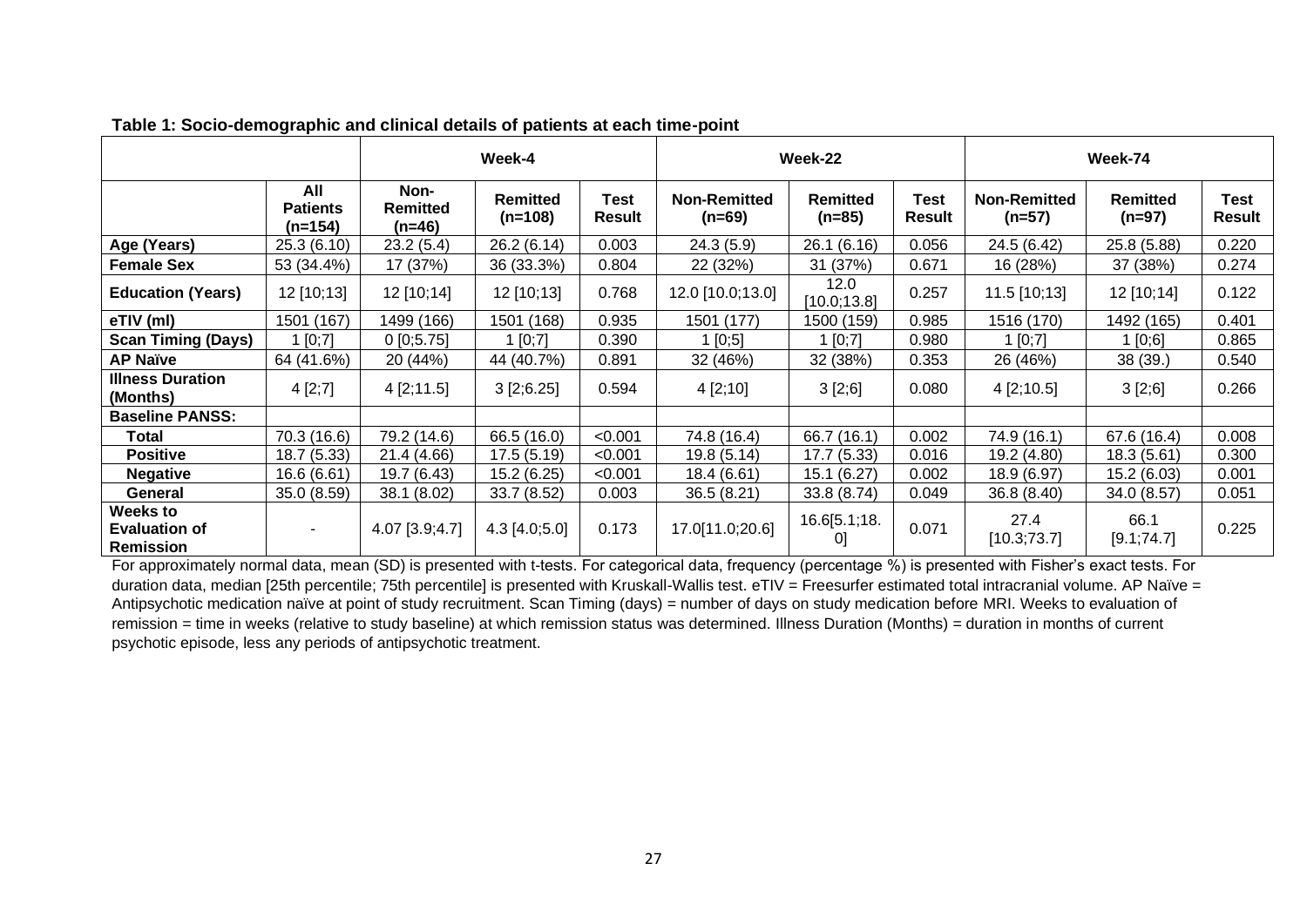|                      |                 | Pearson's r         |                 |                 | Non-Remitted - Remitted<br><b>Effect</b> |          |                    |  |
|----------------------|-----------------|---------------------|-----------------|-----------------|------------------------------------------|----------|--------------------|--|
| Label                | Label           |                     |                 |                 |                                          |          | <b>Permutation</b> |  |
| <b>Region 1</b>      | <b>Region 2</b> | <b>Non-Remitted</b> | <b>Remitted</b> | <b>Controls</b> | <b>Difference</b>                        | Fisher-Z | p-value            |  |
| $lh_$ INS            | lh_rACC         | $-0.034$            | 0.577           | 0.335           | $-0.61$                                  | $-4.06$  | 0.0001             |  |
| lh_rACC              | lh_IFGorb       | $-0.219$            | 0.422           | 0.332           | $-0.64$                                  | $-3.94$  | 0.0001             |  |
| lh_SFG               | lh_cACC         | 0.396               | 0.784           | 0.627           | $-0.39$                                  | $-3.72$  | 0.0001             |  |
| lh_rACC              | lh_IFGoper      | $-0.034$            | 0.515           | 0.246           | $-0.55$                                  | $-3.53$  | 0.0001             |  |
| Ih_preCEN            | $lh$ PCC        | 0.064               | 0.573           | 0.373           | $-0.51$                                  | $-3.44$  | 0.0001             |  |
| lh_mOFC              | lh_MOG          | $-0.056$            | 0.485           | 0.334           | $-0.54$                                  | $-3.43$  | 0.0004             |  |
| lh_STG               | lh_rACC         | 0.011               | 0.528           | 0.382           | $-0.52$                                  | $-3.38$  | 0.0002             |  |
| Ih_INS               | lh_PCC          | $-0.031$            | 0.486           | 0.312           | $-0.52$                                  | $-3.29$  | 0.0006             |  |
| lh_IFGorb            | Ih_IPG          | 0.020               | 0.519           | 0.355           | $-0.50$                                  | $-3.26$  | 0.0001             |  |
| Ih_rACC              | lh_preCEN       | 0.141               | 0.601           | 0.466           | $-0.46$                                  | $-3.24$  | 0.0002             |  |
| lh_SFG               | lh_PCC          | 0.201               | 0.634           | 0.428           | $-0.43$                                  | $-3.18$  | 0.0012             |  |
| Ih_SFG               | lh_rACC         | 0.456               | 0.774           | 0.661           | $-0.32$                                  | $-3.16$  | 0.0001             |  |
| Ih_rACC              | Ih_MOG          | 0.043               | 0.522           | 0.452           | $-0.48$                                  | $-3.14$  | 0.0009             |  |
| lh_TTG               | lh_rACC         | 0.016               | 0.501           | 0.322           | $-0.49$                                  | $-3.13$  | 0.0002             |  |
| lh_paraCEN           | lh_mOFC         | 0.074               | 0.541           | 0.397           | $-0.47$                                  | $-3.11$  | 0.0009             |  |
| rh_ITG               | lh_mOFC         | $-0.124$            | 0.385           | 0.299           | $-0.51$                                  | $-3.11$  | 0.0003             |  |
| lh_IFGorb            | lh_cACC         | $-0.110$            | 0.397           | 0.315           | $-0.51$                                  | $-3.11$  | 0.0026             |  |
| $lh_TACC$            | lh_IFGtri       | $-0.026$            | 0.462           | 0.238           | $-0.49$                                  | $-3.08$  | 0.0009             |  |
| Ih INS               | lh_cACC         | 0.052               | 0.512           | 0.319           | $-0.46$                                  | $-3.01$  | 0.0033             |  |
| lh_paraHC            | lh_mOFC         | $-0.190$            | 0.309           | 0.208           | $-0.50$                                  | $-2.99$  | 0.0026             |  |
| $rh$ <sub>_IPG</sub> | lh_IFGorb       | 0.044               | 0.502           | 0.418           | $-0.46$                                  | $-2.98$  | 0.0006             |  |
| Ih_rACC              | lh_postCEN      | 0.053               | 0.506           | 0.410           | $-0.45$                                  | $-2.95$  | 0.0009             |  |
| lh_STG               | lh_mOFC         | 0.093               | 0.535           | 0.390           | $-0.44$                                  | $-2.95$  | 0.0005             |  |
| rh_IPG               | lh_mOFC         | $-0.008$            | 0.457           | 0.401           | $-0.46$                                  | $-2.94$  | 0.0022             |  |
| rh_SMG               | lh_IFGorb       | 0.083               | 0.518           | 0.466           | $-0.43$                                  | $-2.87$  | 0.0042             |  |
| Ih_SMG               | lh_rACC         | 0.015               | 0.465           | 0.347           | $-0.45$                                  | $-2.87$  | 0.0012             |  |
| lh_PCC               | lh_IFGtri       | $-0.107$            | 0.363           | 0.191           | $-0.47$                                  | $-2.85$  | 0.0047             |  |
| rh_postCEN           | lh_IFGorb       | 0.051               | 0.491           | 0.535           | $-0.44$                                  | $-2.85$  | 0.0013             |  |
| Ih IFGorb            | Ih mOFC         | $-0.056$            | 0.401           | 0.351           | $-0.46$                                  | $-2.82$  | 0.0010             |  |

**Table 2: Week-74 Remission status and NBS Network Edges**

Region 1/2 ordering is arbitrary as correlation is symmetrical. Table is sorted by Fisher Z effect size. Permutation p-values from k=10,000 permutations of group label (uncorrected for multiple comparisons). For a key to region labels see eTable S5.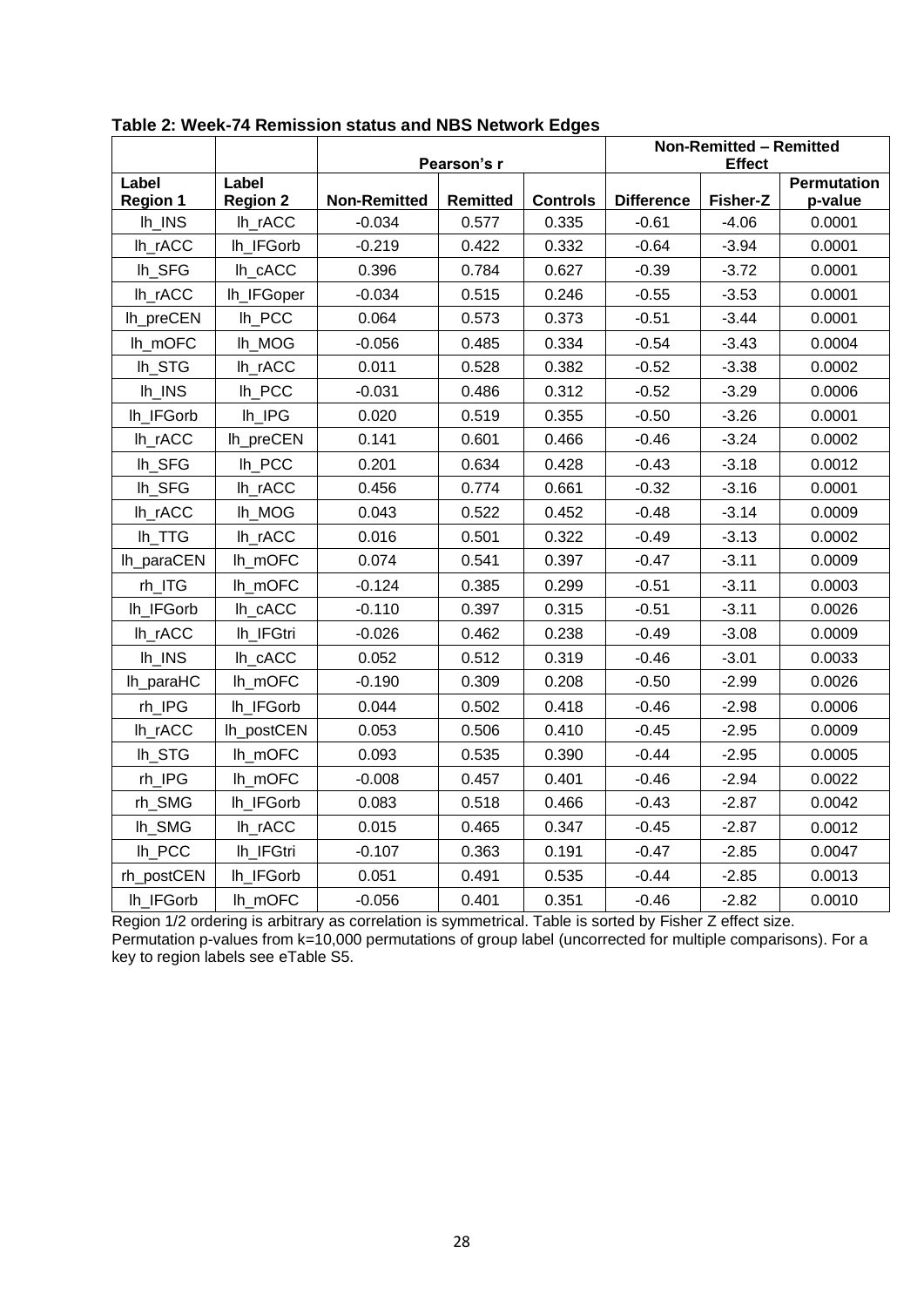|                       | <b>Remitted</b> | Non-remitted | P value  |
|-----------------------|-----------------|--------------|----------|
| Week-4                |                 |              |          |
| Global efficiency AUC | 0.155           | 0.136        | $p=0.09$ |
| Local efficiency AUC  | 0.214           | 0.193        | $p=0.16$ |
| Week-22               |                 |              |          |
| Global efficiency AUC | 0.155           | 0.145        | $p=0.28$ |
| Local efficiency AUC  | 0.217           | 0.195        | $p=0.09$ |
| Week-74               |                 |              |          |
| Global efficiency AUC | 0.154           | 0.140        | $p=0.17$ |
| Local efficiency AUC  | 0.214           | 0.193        | $p=0.12$ |

**Table 3: Global and local efficiency measures at each time point.**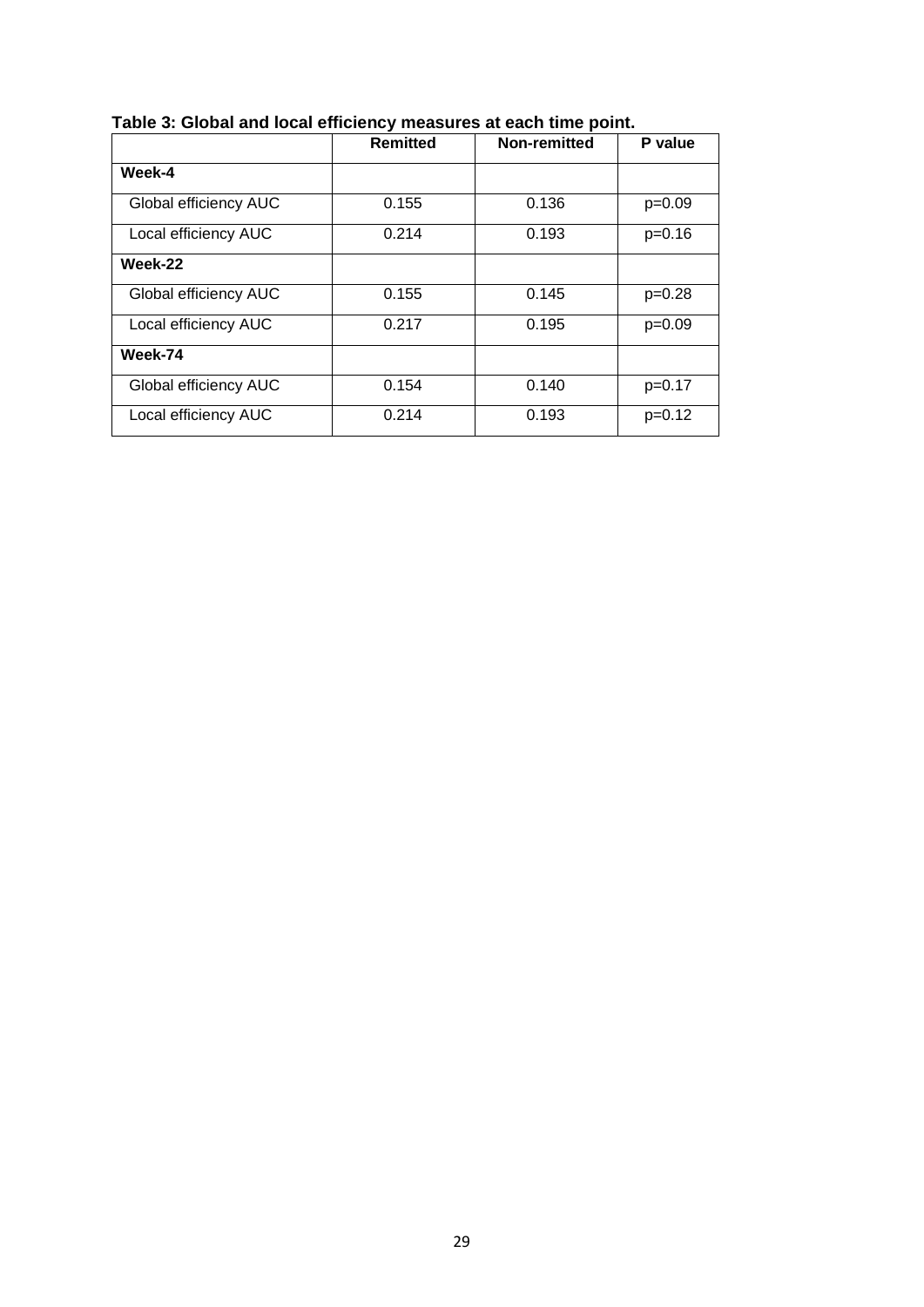# **Conflict of Interest**

C. Arango has been a consultant to or has received honoraria or grants from Acadia, Angelini, Gedeon Richter, Janssen Cilag, Lundbeck, Minerva, Otsuka, Roche, Sage, Sanofi, Servier, Shire, Schering Plough, Sumitomo Dainippon Pharma, Sunovion and Takeda.

P. Dazzan has received honoraria from Otsuka, Lundbeck, and Janssen.

M. Díaz-Caneja holds a grant from Instituto de Salud Carlos III, Spanish Ministry of Science, Innovation and Universities, and has received honoraria from Abbvie and Sanofi.

W. Fleischhacker has received grants from Lundbeck and Otsuka, has consulted for Angelini, Boehringer-Ingelheim, Dainippon Sumitomo, Otsuka, Recordati and Richter and received speaking fees from Dainippon Sumitomo, Janssen, Recordati and Sunovion.

S. Galderisi has been a consultant and/or advisor to or has received honoraria or grants from: Millennium Pharmaceuticals, Innova Pharma-Recordati Group, Janssen Pharmaceutica NV, Sunovion Pharmarmaceuticals, Janssen-Cilag Polska Sp. zo. o., Gedeon Richter-Recordati, Pierre Fabre, Otsuka, Angelini.

Dr. Glenthøj is the leader of a Lundbeck Foundation Centre of Excellence for Clinical Intervention and Neuropsychiatric Schizophrenia Research (CINS), which is partially financed by an independent grant from the Lundbeck Foundation based on international review and partially financed by the Mental Health Services in the Capital Region of Denmark, the University of Copenhagen, and other foundations. Her group has also received a research grant from Lundbeck A/S for another independent investigator initiated study. All grants are the property of the Mental Health Services in the Capital Region of Denmark and administrated by them. She has no other conflicts to disclose.